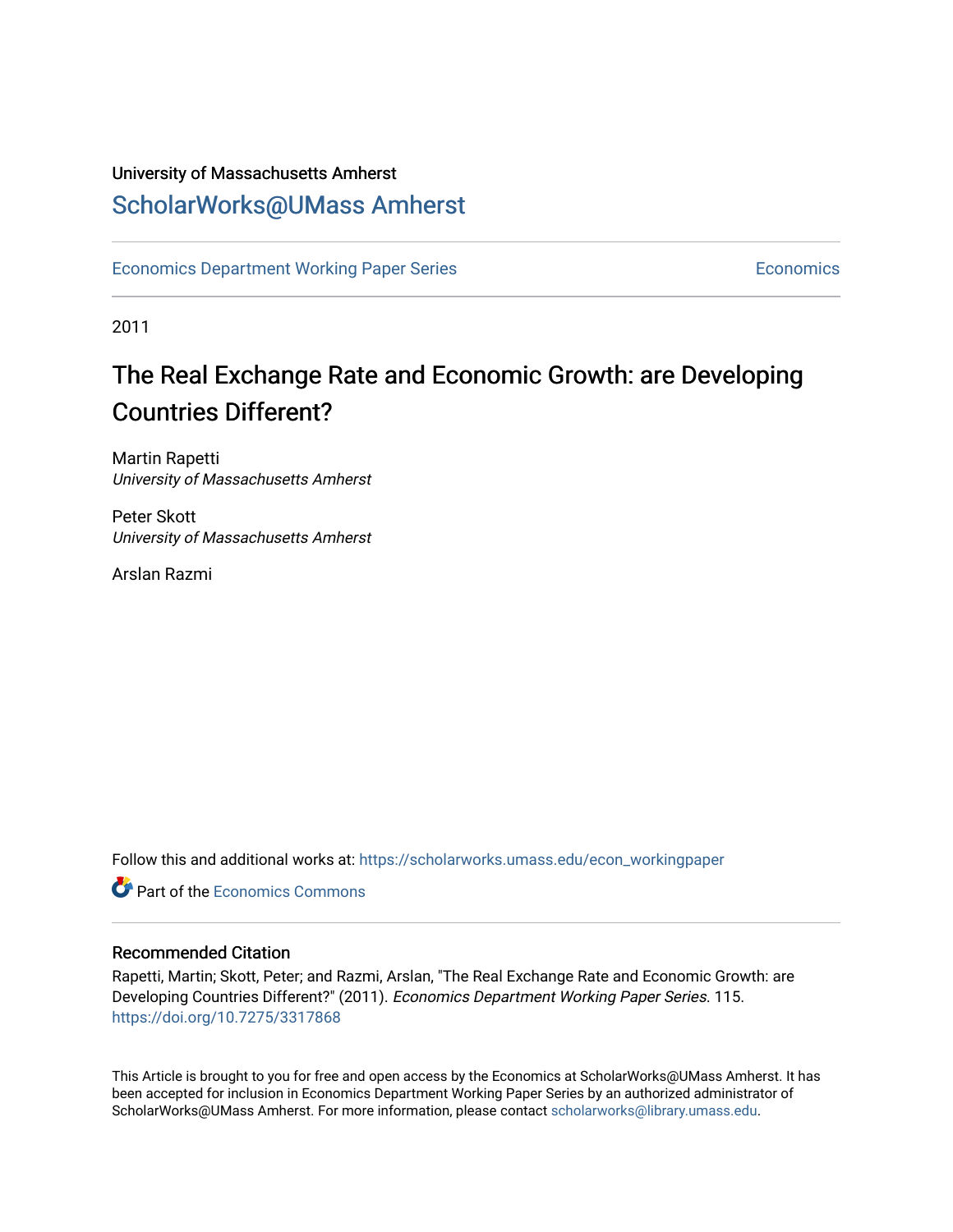# **DEPARTMENT OF ECONOMICS**

## **Working Paper**

## **The Real Exchange Rate and Economic Growth: are Developing Countries Different?**

By

Martin Rapetti Peter Skott Arslan Razmi

Working Paper 2011‐07



## **UNIVERSITY OF MASSACHUSETTS AMHERST**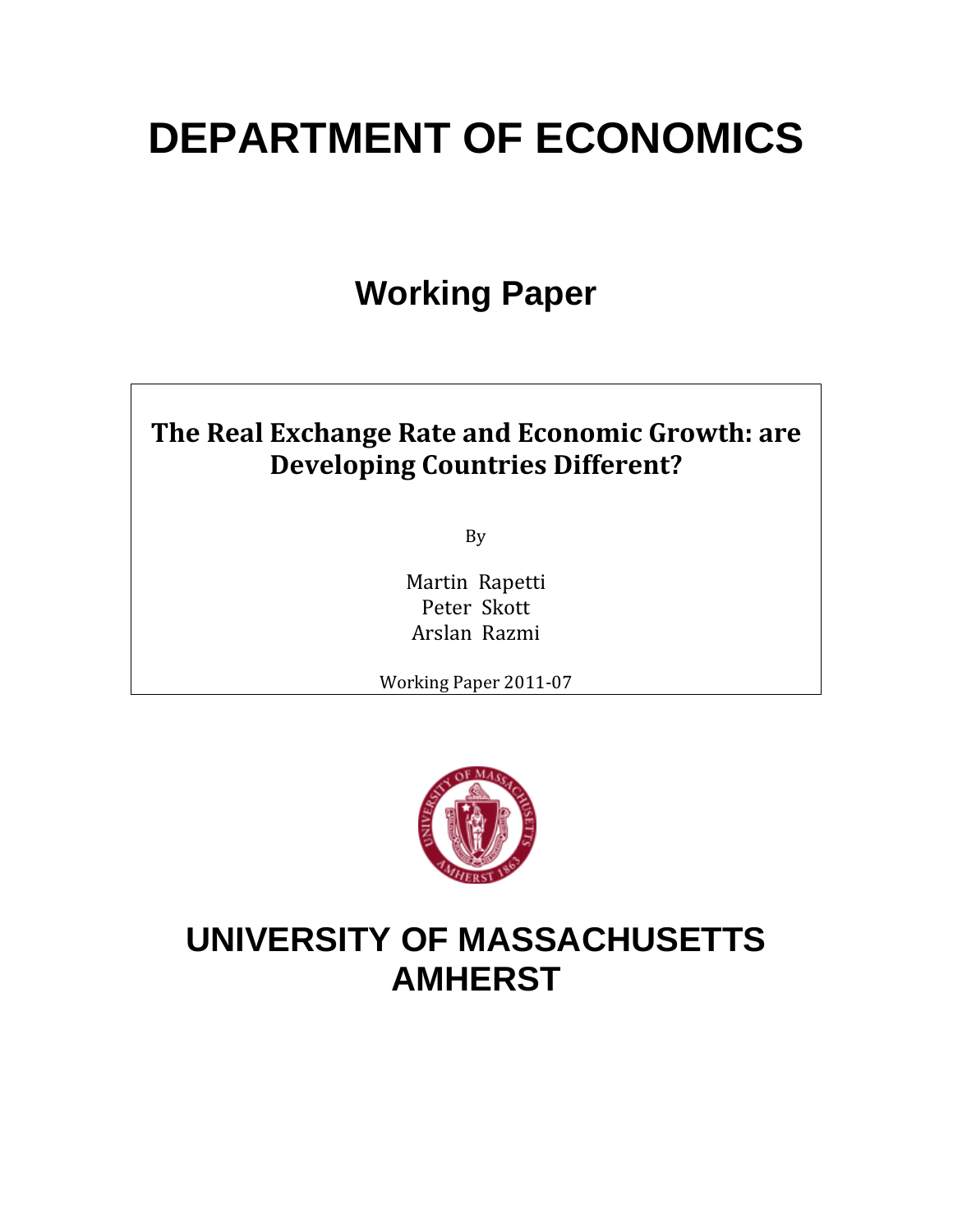## The Real Exchange Rate and Economic Growth: Are Developing Countries Different?

Martin Rapetti, Peter Skott and Arslan Razmi

March 5, 2011

#### Abstract

Recent research has found a positive relationship between real exchange rate (RER) undervaluation and economic growth. Different rationales for this association have been offered, but they all imply that the mechanisms involved should be stronger in developing countries. Rodrik (2008) explicitly analyzed and found evidence that the RER-growth relationship is more prevalent in developing countries. We show that his finding is very sensitive to the criterion used to divide the sample between developed and developing countries. We then use alternative classification criteria and empirical strategies to evaluate the existence of asymmetries between groups of countries and find that the effect of currency undervaluation on growth is indeed larger and more robust for developing economies. However, the relationship between RER undervaluation and per capita GDP is non-monotonic.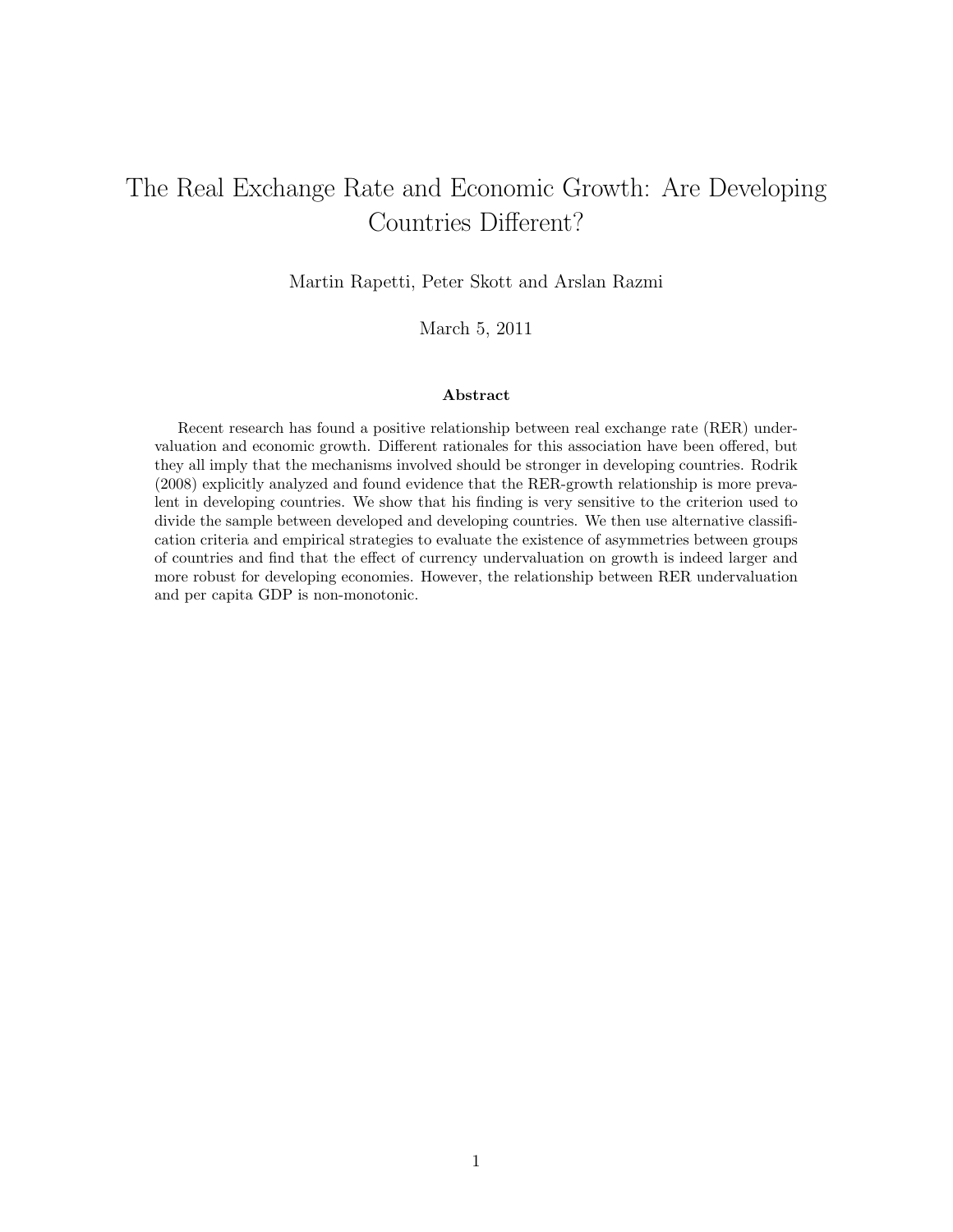#### 1 Introduction

In recent years a significant body of research has focused on the relationship between real exchange rates (RER) and economic growth. The studies have used different data sets and empirical strategies but a systematic finding appears common to almost all: undervalued, i.e., competitive, RER are positively associated with higher economic growth. Although the research on the mechanisms involved in such a relationship is still in an infant stage, two main explanations have predominated. One suggests that an undervalued exchange rate favors the re-allocation of resources towards the tradable sector which is the locus of learning-by-doing externalities and technological spillovers. As Rodrik (2008) and Eichengreen (2007) indicate, this mechanism mostly applies to developing economies, where market failures are more conspicuous. The other explanation emphasizes the role of competitive RER in relaxing the foreign exchange constraint to growth.<sup>1</sup> In developing countries with substantial open or hidden unemployment, the argument goes, growth can be accelerated with policies that mobilize unemployed resources. However, the acceleration of growth and capital accumulation have an impact on the balance of payments, especially if the dependence on imported capital goods is high as in the case of developing countries. In such conditions, a competitive RER would help relax foreign exchange bottlenecks that otherwise could restrain the development process.

Both narratives share a common element; namely, that the mechanisms involved are characteristic of developing countries. Thus, regardless of the relative importance of each mechanism, one should observe in the data that the positive relationship between RER undervaluation and economic growth is stronger in developing countries. To our knowledge, Rodrik (2008) is the only study that explicitly analyses and finds evidence that the RER-growth relationship is more prevalent in developing countries. His result, however, is very sensitive to the criterion used to divide the sample between developed and developing countries. In this paper, we provide a more thorough analysis of differences between developed and developing countries using a variety of methods and classification criteria. Our results show that the positive correlation between RER undervaluation and economic growth is indeed stronger in developing countries.

The paper is organized as follows. After this introduction, we briefly survey the literature analyzing the RER-growth relationship. In section 3, we replicate Rodrik's result and show its sensibility to different classification criteria. We then provide our results. In the final section, we conclude.

### 2 Literature Review

A popular empirical strategy among recent studies has been to run standard growth regressions using some index of RER misalignment, i.e., undervaluation or overvaluation, as a right-hand variable. The construction of such indexes requires comparing actual with equilibrium RER, for which some estimation of the latter is needed. Two approaches have been followed. One of them defines equilibrium RER as the purchasing power parity level adjusted by the Balassa-Samuelson effect (PPP-based). The other approach relies on either single equation or general equilibrium macroeconometric models, in which the estimated equilibrium RER depends on economic fundamentals such as relative productivity, net foreign assets, terms of trade and government spending (fundamentals-based).

<sup>&</sup>lt;sup>1</sup>See, for instance, Porcile and Lima  $(2009)$  and Razmi et al.  $(2011)$ .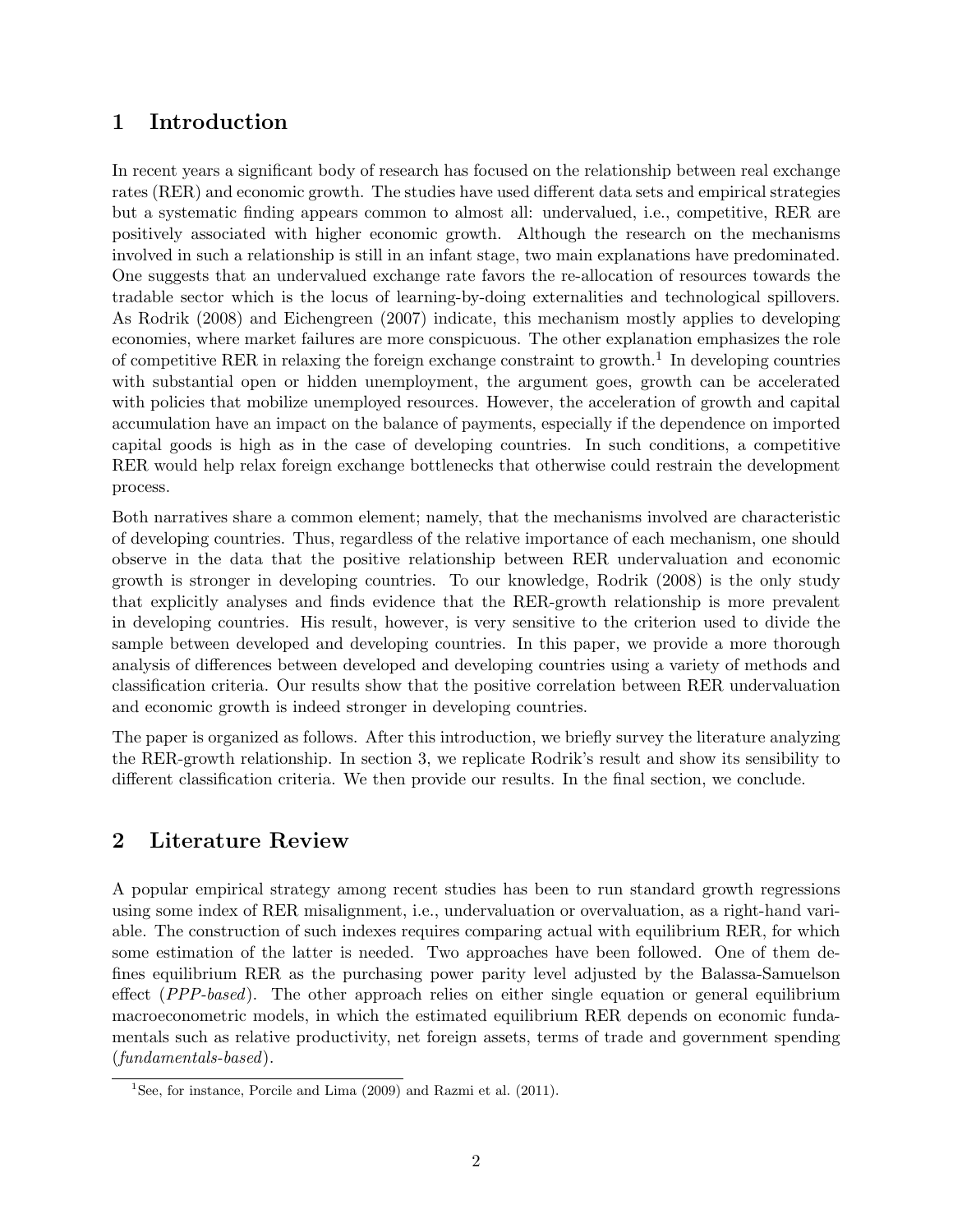Razin and Collins (1999) construct a fundamentals-based index of RER overvaluation derived from a structural macroeconomic model and use it for a pooled sample of 93 developed and developing countries over 16 to 18 year periods since 1975. They find that their index correlates negatively with economic growth. Their results also suggest the existence of asymmetries; the negative effect of overvaluation on growth is stronger than the positive effect of undervaluation. Aguirre and Calderon (2005) construct three fundamentals-based indexes of RER overvaluation for a panel of 60 developed and developing countries over 1965-2003 and find that they correlate negatively with GDP per capita growth. The relationship also appears to be asymmetric and non-linear: the estimated coefficients are larger for cases of overvaluation than those of undervaluation and they tend to decrease in absolute terms with higher degrees of undervaluation. The negative relationship between overvaluation and growth continues to hold when the fundamentals-based indexes are replaced by PPP-based indexes. Prasad et al. (2007) find that developing countries that rely less on foreign capital tend to grow faster. They also find that capital inflows are positively associated with a PPP-based index of RER overvaluation. Both results apply only to developing countries; for developed nations the relationships actually show the opposite sign. A possible explanation for these findings -they argue- is that capital inflows tend to appreciate domestic currencies which hurts economic growth by lowering incentives to invest in manufactures. They directly test the relationship between their index of RER overvaluation and economic growth and find that they correlate negatively. They do not investigate, however, whether this association varies between developed and developing countries. Gala (2008) finds a negative relationship between GDP per capita growth and a PPP-based index of RER overvaluation in a panel of 58 developing countries between 1960-1999. The result is robust to changes in control variables and econometric techniques.

The positive association between RER undervaluation and economic growth has also been found in studies that have not estimated equilibrium RER. For instance, Hausmann et al. (2005) identify 83 episodes of sustained growth acceleration in developed and developing countries between 1960 and 2000 and find that these tend to be preceded by RER depreciations. In a similar study, Berg et al. (2008) investigate the factors that make growth episodes sustainable in both developing and developed countries. They find that RER overvaluation affects adversely the duration of growth spells. Polterovich and Popov (2002) carry a cross-country study for developing countries, in which foreign exchange (FX) reserve accumulation appears to be positively associated with GDP per capita growth and the level of the RER. Using data for developing countries, Levy-Yeyati and Sturzenegger (2009) build two indexes of FX intervention and find that they are positively correlated (in independent regression analyses) with GDP growth and the level of RER. The results of these two studies are interpreted by the authors as evidence that FX reserve accumulation by central banks in developing countries is carried to maintain undervalued RERs and thus to stimulate growth.

Unlike the above studies, Rodrik (2008) explicitly tests for asymmetries between developing and developed countries, using a PPP-based index of RER undervaluation in a fixed-effects model for a panel of 184 countries between 1960 and 2004. He defines developing countries as those with a GDP per capita less than \$6,000 and finds that the positive relationship between RER undervaluation and economic growth is stronger and more significant for developing countries than for developed countries. In the next section, we show that this result crucially depends on the choice of the GDP per capita used to divide the sample between developed and developing countries.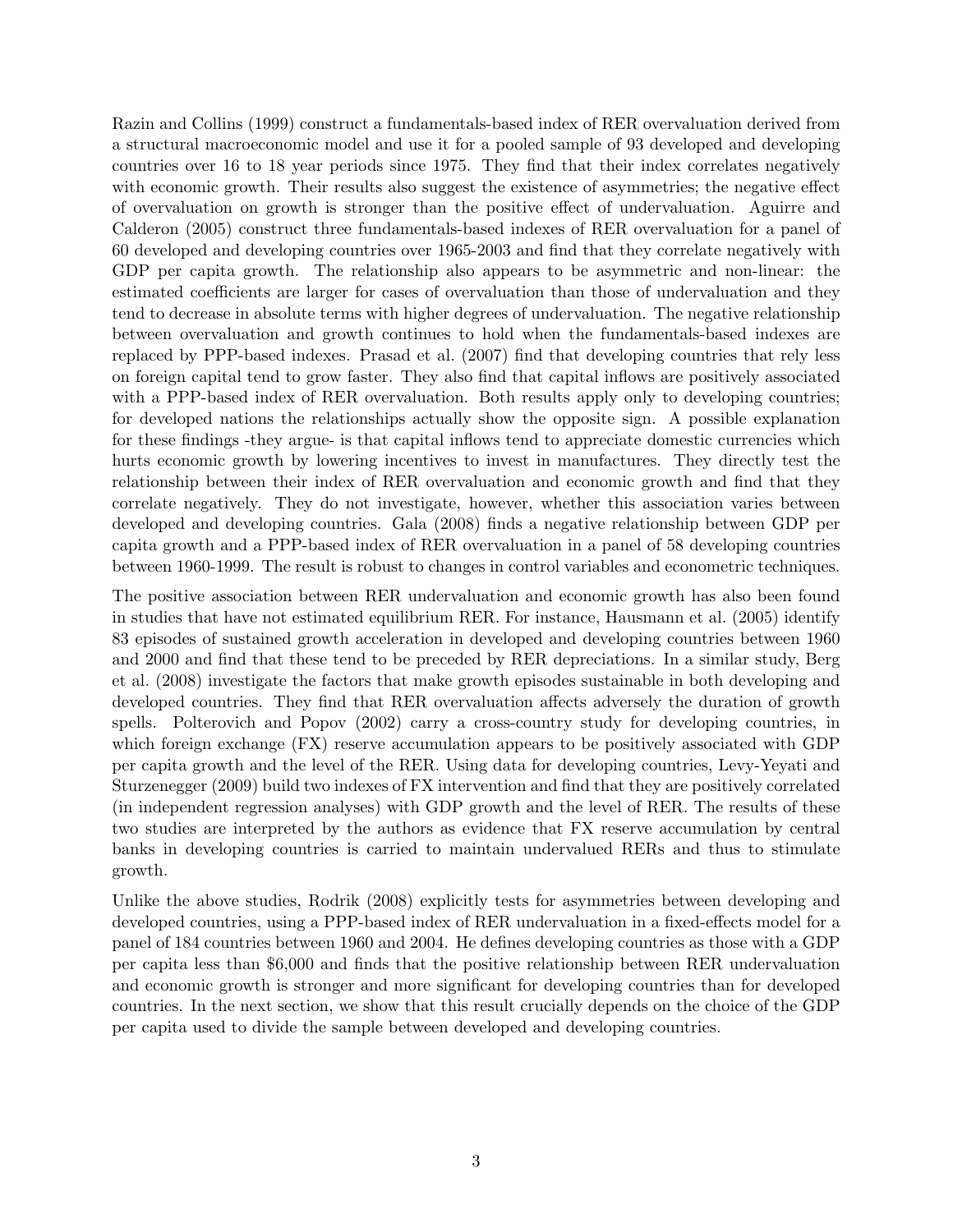#### 3 Econometric model and results

We follow the three-step methodology pursued by Rodrik (2008) to obtain a PPP-based index of RER undervaluation. Using data from Penn World Tables 6.2, we first calculate the real exchange rate  $(RER)$  as the ratio between the nominal exchange rate  $(XRAT)$  and the purchasing power parity conversion factor  $(PPP)$ . Because the real exchange rate can deviate from equilibrium in the short/medium run we use a 5-year frequency, in which each observation corresponds to the period average. Both variables are expressed as national currency units per U.S. dollar. However, since  $PPP$  is calculated over the entire GDP, the basket includes non-tradables. Thus, in order to calculate equilibrium real exchange rates, in a second step we adjust for the Balassa-Samuelson effect, regressing  $RER$  on real GDP per capita  $(RGDPCH)$ :

$$
\ln RER_{it} = \alpha + \beta \ln RGDPCH_{it} + f_t + \varepsilon_{it} \tag{1}
$$

where i and t are country and time indexes, respectively,  $f_t$  accounts for time fixed effects, and  $\varepsilon_{it}$  is the error term. Similarly to Rodrik, we obtain an estimate of  $\hat{\beta} = -0.24$ , with a t statistic of 21.29. The sign of the coefficient is in line with the Balassa-Samuelson prediction; in this case, a 10% increase in  $RGDPCH$  is associated with a 2.4% real appreciation. Finally, we define the undervaluation index  $(UNDERVAL)$  as the ratio of actual to Balassa-Samuelson-adjusted real exchange rates:  $UNDERVAL_{it} = RER_{it}/RER_{it}$ . Defined this way,  $UNDERVAL$  is comparable across countries and over time; when it exceeds unity, the domestic currency is undervalued in real terms, i.e., domestic goods are cheap in international dollar terms. We use ln UNDERV AL as the main variable of interest; it has a zero mean and a standard deviation of 0.47.<sup>2</sup>

We conducted a series of standard growth regressions for a panel of a maximum of 181 countries and up to eleven 5-year time periods spanning 1950-2004.<sup>3</sup> The estimated fixed effects model is:

$$
GROWTH_{it} = \alpha + \beta \ln RGDPCH_{it-1} + \delta \ln UNDERVAL_{it} + \gamma X_t + f_t + f_i + \varepsilon_{it} \tag{2}
$$

The dependent variable is the average annual growth rate of real GDP per capita,  $RGDPCH_{it-1}$ captures the convergence term,  $f_t$  time-specific effects,  $f_i$  country-specific effects,  $\varepsilon_{it}$  is the error term, and  $X$  is a vector of standard control variables, which includes government consumption, the inflation rate, gross domestic savings,  $4$  degree of trade openness, human capital (years of education). terms of trade, foreign debt, real exchange rate volatility, and an index of rule of law.<sup>5</sup> Table 1 lists the variable definitions and data sources. The specification in (2) estimates the effect of changes in undervaluation on changes in the rate of growth "within" countries.

Table 2 reports a series of estimations of equation 2 for the whole panel. In the baseline growth regression, the estimated coefficient of  $\ln UNDERVAL$  is  $\delta = 0.015$  which is significant at 1%. This implies that a one standard deviation  $(0.47)$  in  $\ln UNDERVAL$  boosts the rate of growth by almost 0.75 percent points per annum. The coefficient, however, turns smaller and less significant

<sup>&</sup>lt;sup>2</sup>Rodrik reports that  $\ln UNDERVAL$  has a zero mean and standard deviation of 0.48.

<sup>&</sup>lt;sup>3</sup>Also following Rodrik, we exclude from the sample three countries with extreme values of  $\ln UNDERVAL$ : Iraq, the Democratic Republic of Korea and Laos.

<sup>&</sup>lt;sup>4</sup>Since saving decisions are likely to be affected by the real exchange rate,  $UNDERVAL$  and the saving rate (GDSGDP) are expected to be highly collinear. To correct for multicollinearity, we estimated the effect of undervaluation on the saving rate  $(GDSGDP = \alpha + \beta \ln UNDERVAL_{it} + f_t + f_i + \varepsilon_{it})$  and then used the residuals of this regression as a control variable. With this methodology the coefficient on  $ln UNDERVAL$  captures its direct effect on the dependent variable  $(GROW TH)$  and its indirect effect through the saving rate. The coefficient on the residuals captures the effect of the saving rate on the dependent variable, net of the effect of  $\ln UNDERVAL$ .

<sup>&</sup>lt;sup>5</sup>We also explored lagged effects of  $\ln UNDERVAL$  but found these to be insignificant in the baseline regression.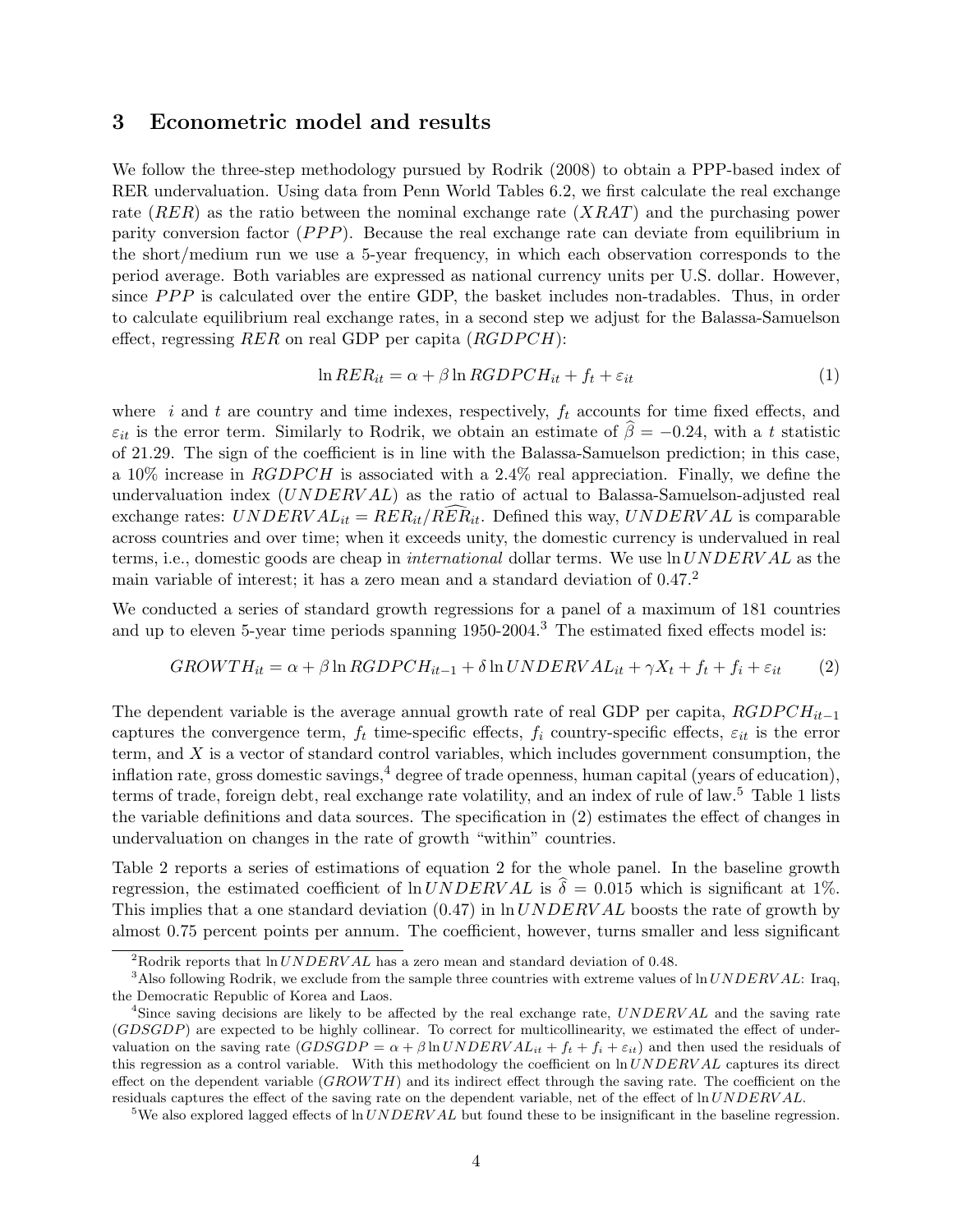as the number of control variables is increased (columns 2 to 6), and when the terms of trade and rule of law are added to the control group,  $\ln UNDERVAL}$  becomes insignificant. Overall, table 2 provides some evidence of a positive relationship between ln UNDERV AL and economic growth for the entire panel. We now investigate whether this relationship is stronger for developing countries.

As mentioned in the previous section, Rodrik (2008) classifies developing (developed) countries as those with a real GDP per capita of less (more) than \$6,000. Under this classification, he finds that the estimated coefficient of  $\ln UNDERVAL$  in the baseline regression is low and not significant for developed countries, whereas it is large and significant for developing countries. Columns 3 and 4 in Table 3 reproduce those results, which are almost identical to Rodrik's. This is a key result that Rodrik uses to indicate that the positive relationship between currency undervaluation and economic growth "is true particularly for developing countries" (p. 365). Rodrik does not justify his choice of \$6,000 as GDP per capita cut-off. Table 3 reports a sensitivity analysis in which different GDP per capita thresholds are used. The results show that the asymmetric effect of undervaluation between countries is actually very sensitive to the choice of the threshold. For instance, if the cut-off is selected from anywhere in the \$9,000-\$15,000 range, the estimated coefficient is large (between 0.016 and 0.031) and highly significant for developed countries as well.<sup>6</sup> For GDP per capita greater than \$16,000, the effect is not significant, but this could result from the small number of observations. On the other hand, the effect of undervaluation on growth appears to be high and robust for low income countries. Columns (1) to (3) show that for countries with GDP per capita less than \$6,000 the effect of undervaluation tends to increase as income per capita decreases. Overall, the evidence in Table 3 suggests that the asymmetry between developed and developing countries may depend critically on the choice of the GDP per capita cut-off.

To analyze whether there is an asymmetry between developing and developed countries we use two alternative classifications. First, a relatively standard classification defines developed countries as those belonging to a group of 23 countries typically considered industrialized.<sup>7</sup> We refer to this as "classification I." One potential objection to this classification is its static nature: countries are classified as either developed or developing based on their current status. In our sample period that covers 55 years, it is not evident that a country that is now seen as developed would have been considered the same at the beginning of the sample. Some European countries in the immediate post-war period with high levels of unemployment come to mind in this regard. Similarly, there might be developing countries today which could have been considered developed at the beginning of the sample. An example is Argentina. In order to provide a more dynamic classification of countries, our second classification, termed "classification II," defines developed countries as those which in a given 5-year period were at a per capita GDP level at least half of that of the US, excluding those that had a population of less than a million in 2004. Under this classification, some countries are defined as developed (developing) at the beginning but not at the end of the sample.<sup>8</sup>

Table 4 presents estimates of equation (2) for developing countries under classification I. The effect of undervaluation on growth appears to be large and highly significant. The estimates are robust

 ${}^{6}$ For countries with GDP per capita less than a cutoff in the range of \$6,000-\$16,000, the estimated coefficient is between 0.024 and 0.017 and always significant at 1%. An appendix with details is available on request.

<sup>7</sup>The countries are Australia, Austria, Belgium, Canada, Denmark, Finland, France, Germany, Greece, Iceland, Ireland, Italy, Japan, Luxembourg, Netherlands, New Zealand, Norway, Portugal, Spain, Sweden, Switzerland, United Kingdom and United States. Other studies have followed a similar classification. See, for example, Prasad et al. (2007).

<sup>&</sup>lt;sup>8</sup>According to classification I, there are  $(11 \times 23 = 253$  observations for developed countries. The number changes to 226 under classification II. Of these, 196 are common. The lists of developed countries according to both criteria are presented in the available-on-request appendix.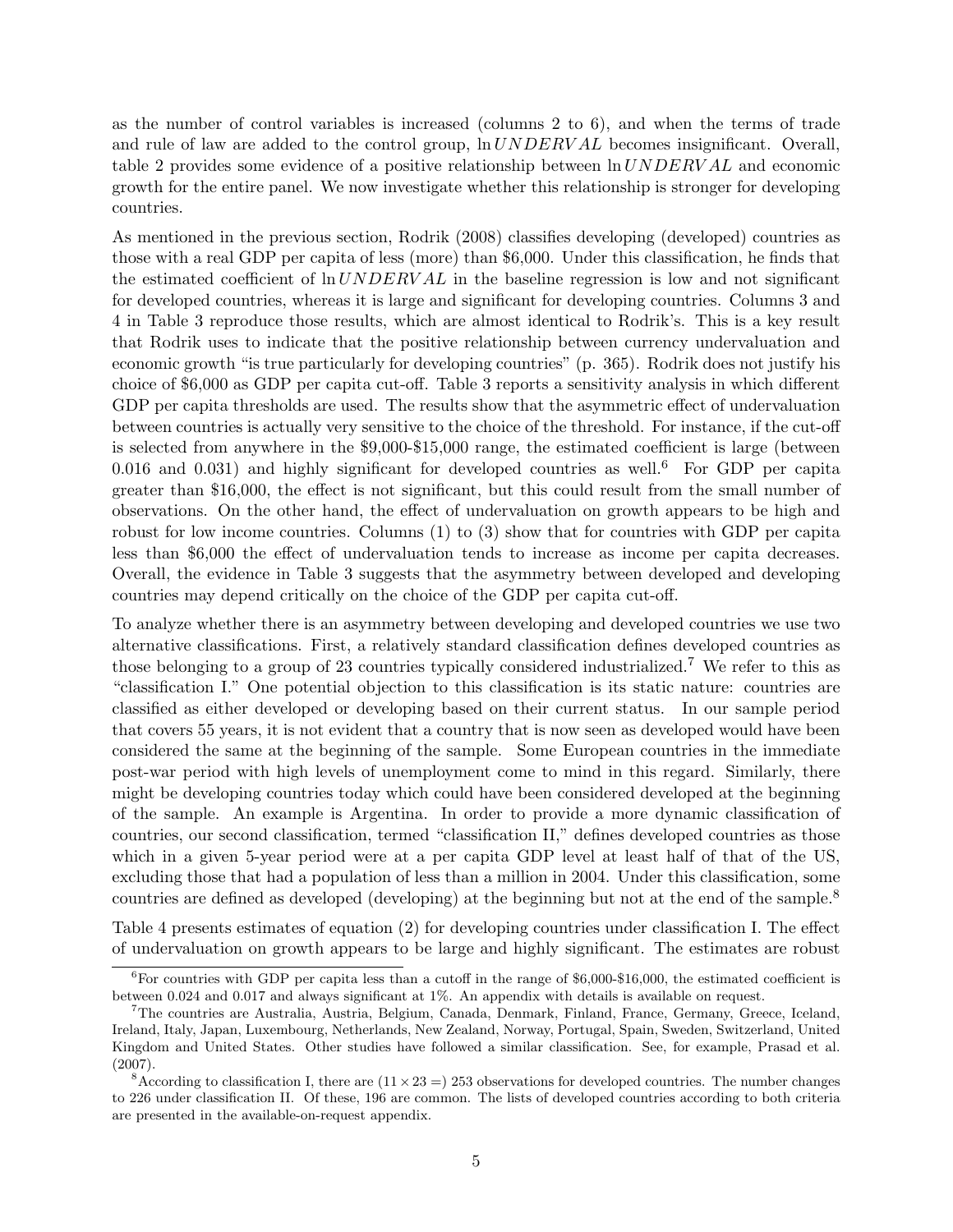to the use of different control variables. The estimated coefficient reported in columns (1) to (4) remains stable in the range between 0.017 and 0.023 and is always significant at 1%. In regression (5) that includes the rule of law index the coefficient is not significant. This seems to be a result of the small number of observations rather than the loss of explicative power due to the new control.<sup>9</sup> When we run the regression using the same control variables as in column (2) only for the periods for which there is data for the rule of law index, the estimated coefficient maintains a very similar value and t statistic, i.e.,  $\hat{\delta} = 0.023$  (1.27), as in regression (5). The effect of undervaluation is also robust to changes in the sample period. When we split the sample in two sub-periods, the coefficient is significant in both although it varies from 0.031 to 0.013. Overall, the results in this table provide strong evidence that the effect of RER undervaluation on growth is large and significant for developing countries.

Table 5 reproduces the same analysis for developed countries under classification I. The results are not as conclusive as those for developing countries. This may partly result from the smaller sample size. In the baseline regression  $ln UNDERVAL$  is significant at 1% and with an estimated coefficient of 0.017. Given the relatively smaller sample size, we introduced control variables one at a time. In the regressions reported in columns (2) to (8),  $\ln UNDERVAL$  appears to be significant between 1% to 10% and its estimated coefficient remains stable in the 0.012-0.019 range, below that found for developing countries. When using terms of trade, i.e., column (9), and the rule of law index, i.e., column (10), as controls,  $\ln UNDERVAL$  is not significant. When we control for changes in the terms of trade, the estimated coefficient actually turns negative. Finally, once we divide the sample into two periods,  $\ln UNDERVAL$  is not significant although the estimates are within the range of previous estimations.

Table 6 reports robustness checks for the presence of outliers and endogeneity/simultaneity. The positive relationship between ln UNDERV AL and economic growth observed in previous tables could be driven by some extreme observations of the undervaluation index. Columns  $(1)-(3)$  and  $(6)$ - $(8)$  show growth regressions for successively narrower ranges of  $\ln UNDERVAL$  for both developing and developed countries under classification I. For the former, we used a regression including various relevant control variables, whereas for the latter we opted for the baseline growth regression that provides more degrees of freedom. In both groups of countries, the estimated coefficient is robust to changes in the range of  $\ln UNDERVAL$ , although for developing countries the coefficient is higher and more significant.

Since the real exchange rate is arguably determined jointly with other variables, a potential concern is that the results provided so far suffer from simultaneity problems making the estimated coefficients inconsistent. To address this issue and given the lack of an instrument for  $\ln UNDERVAL$ , we follow a dynamic panel approach using the generalized method of moments (GMM), which is common practice in growth regressions. Columns  $(4)-(5)$  and  $(9)-(10)$  in table 6 report both the difference and system GMM estimates for both groups of countries under classification  $I^{10}$  It is reassuring to see that the coefficients of  $ln UNDERVAL$  are in line with those reported in previous tables. For developing countries, the estimated coefficient lies in the 0.025-0.022 range and is always significant at 1%. For developed countries, it lies in the 0.014-0.019 range and is significant at 5-10%.

We reproduced the same analysis using classification II and obtained very similar results to those

<sup>9</sup>Data for the rule of law index are available only for two periods: 1995-99 and 2000-04.

<sup>&</sup>lt;sup>10</sup>For the *difference* (D-GMM) and *system* (S-GMM) estimators we followed Arellano and Bond (1991) and Arellano and Bover (1995), respectively. In both cases, we used 2-step period seemingly unrelated regressions (SUR) weights to correct for period heteroscedasticity and general correlation of observations within cross-sections.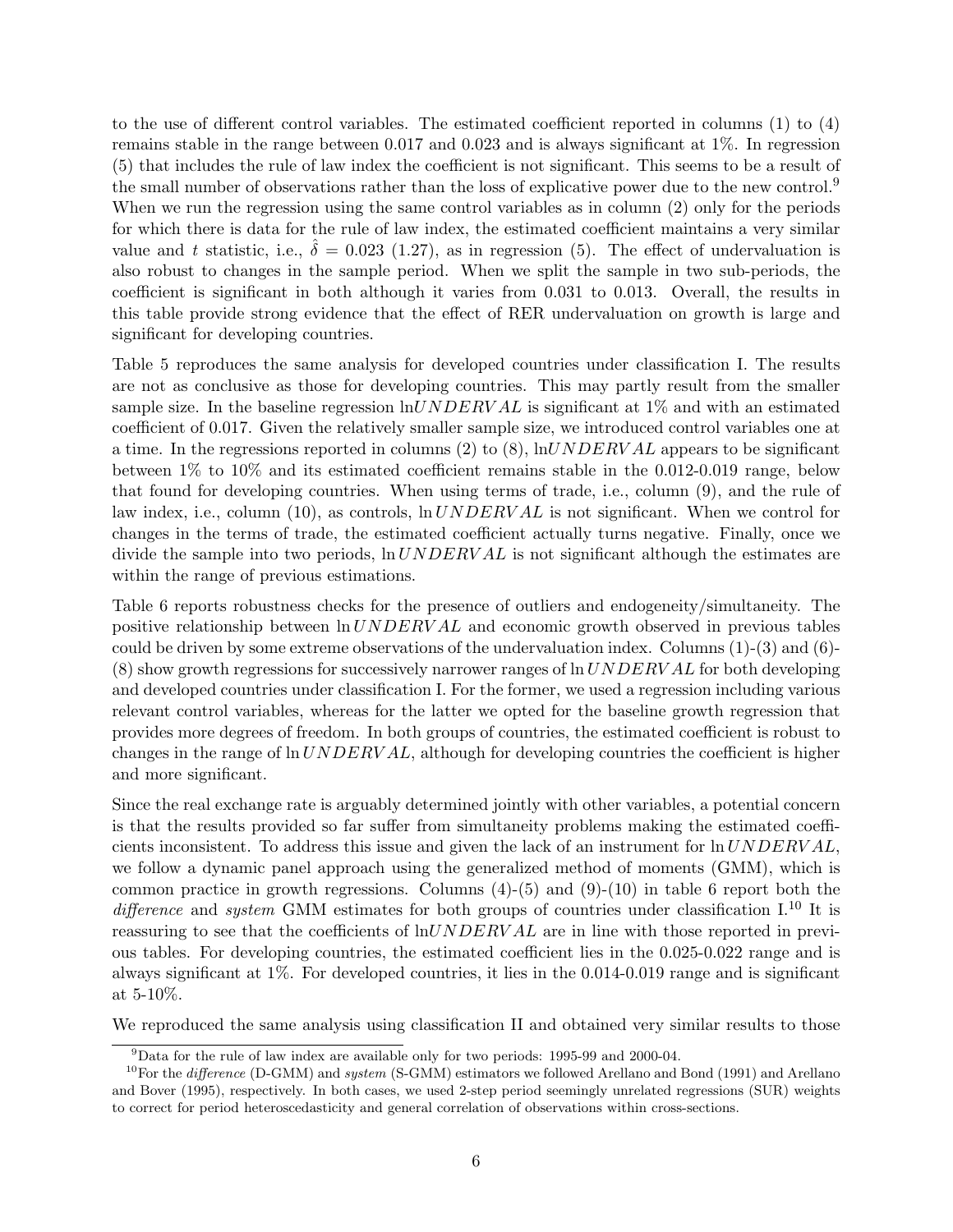presented in tables 4 to 6. The only noteworthy difference is that for developed countries the coefficient on lnUNDERVAL appears statistically indistinguishable from zero in both the *difference* and system GMM estimations. Results using classification II are reported in the available-on-request appendix.

So far, the findings based on our two classification criteria provide some evidence that the effect of undervaluation on growth is stronger for developing countries. A potential problem with our results, however, is that the sample size is substantially larger for developing countries under both classifications rendering the comparison between countries not entirely reliable. An alternative strategy to evaluate asymmetric results between countries and avoid the sample-size problem is to introduce interaction terms between undervaluation and income. Rodrik (2008) makes  $\ln UNDERVAL$  interact with real GDP per capita  $(RGDPCH)$  and finds that the effect of undervaluation decreases monotonically with income level. Column  $(7)$  in Table 2 replicates Rodrik's finding.<sup>11</sup> Our estimated coefficients are almost identical to those obtained by Rodrik. According to these, the effect of ln  $UNDERVAL$  turns negative at levels of GDP per capita above \$17,548. Columns (8) and (9) in Table 2 report results from regressions in which we add quadratic and cubic interaction terms. In both the linear and the cubic forms, the effect of undervaluation on growth tends to decrease with the income level. The cubic form performs best statistically among the three (both in terms of adjusted  $R^2$  and t statistics). According to this form, the effect of  $\ln UNDERVAL$  becomes nil at a GDP per capita around \$26,220. Figure 1 illustrates the three forms estimated in columns (7)-(9) of table 2.

Contrary to Rodrik's linear specification, our cubic form suggests that the effect of RER undervaluation is also sizable for middle income countries. This was somewhat anticipated by the results in Table 3, where we found that the effect of undervaluation for developing countries increases as the threshold level of income is reduced but also that the undervaluation effect increases as the lower cutoff for the developed countries is raised gradually from \$6000 to \$12000 and then starts falling if the cutoff is raised even further. A potential concern is whether the cubic form is an artifact caused by either outliers or low-quality data which is more common in poor countries. We thus conducted robustness checks for measurement errors and outliers. Columns (1) to (4) in Table 7 report the results when we control for data quality by excluding countries with grade "D"; i.e., the lowest quality according to the grading scheme in the Penn World Tables. The effect of undervaluation still decreases with the level of income per capita and the cubic form remains the best fit. In the cubic specification controlling for data quality the effect of  $\ln UNDERVAL}$  evaporates around a GDP per capita of \$26,270, very similar to the result obtained using the complete sample. Columns (5) to (7) in Table 7 report robustness checks for outliers. They report the estimates of the cubic specification for successively narrower ranges of  $\ln UNDERVAL$ . The estimates are very stable. The effect of  $\ln UNDERVAL$  on growth decreases (non-monotonically) with the level GDP per capita, suggesting again that it is stronger for poorer countries, but also important for middleincome countries. According to regressions (5) to (7), the effect of  $\ln UNDERVAL$  disappears at GDP per capita around \$27,115, \$23,080 and \$15,800, respectively.

#### 4 Conclusion

Recent research has found a positive relationship between RER undervaluation and economic growth. Different rationales for this association have been offered, but they all imply that the

<sup>&</sup>lt;sup>11</sup>Instead of using the lag of the GDP (ln  $RGDPCH_{t-1}$ ) as Rodrik does, we use the current level (ln  $RGDPCH_t$ ).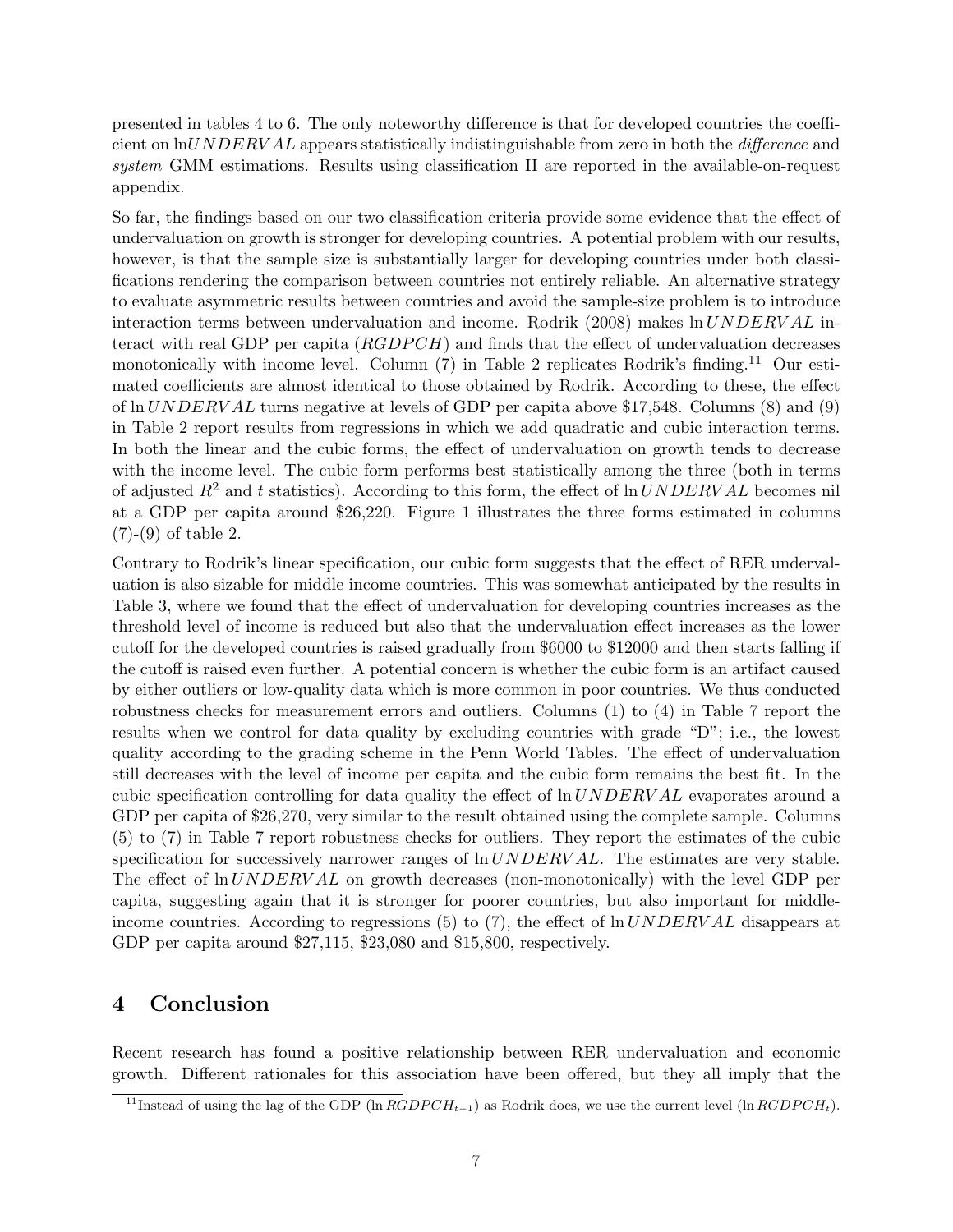mechanisms involved should be more prevalent in developing countries. Rodrik (2008) explicitly analyzes and finds evidence that the RER-growth relationship is indeed more prevalent in developing countries. However, his finding is very sensitive to the criterion used to divide the sample between developed and developing countries. In this paper we used alternative classification criteria and empirical strategies to evaluate the existence of asymmetries between groups of countries and found that the effect of currency undervaluation on growth is larger and more robust for developing countries. When we split the sample between developed and developing countries, evidence suggests that the effect of undervaluation is larger and more robust for the latter. However, the smaller sample size of developed countries makes this finding far from conclusive. Additional and more conclusive evidence comes from interacting the index of RER undervaluation with the level GDP per capita. This strategy shows that the effect of currency undervaluation tends to decrease with the level of GDP per capita. However, the decrease is not monotonic as Rodrik suggests. Consistent with his results, the effect of undervaluation on growth appears to be largest for very poor countries, but our results also suggest that it is sizable for middle-income countries as well.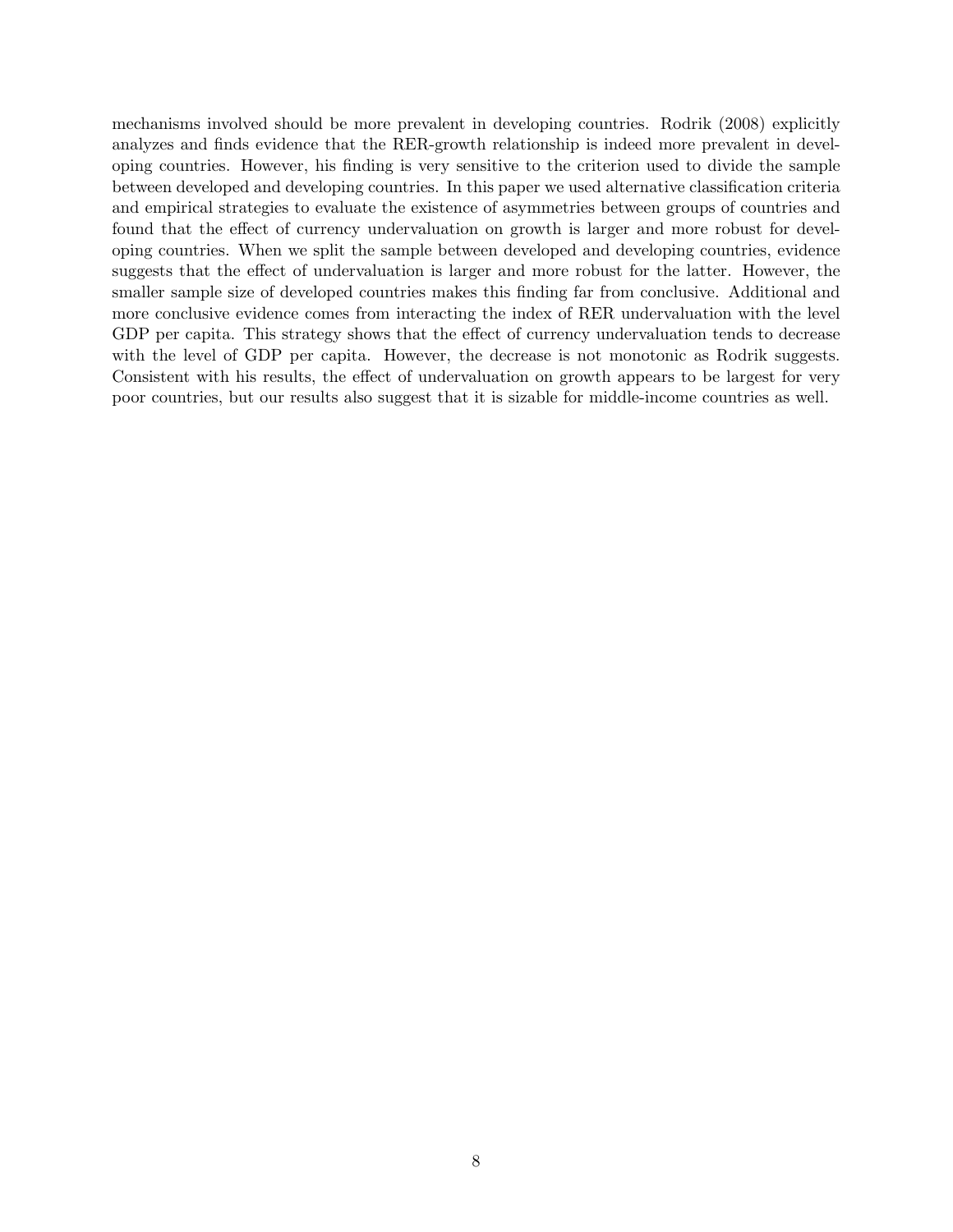#### References

- Aguirre, Alvaro and Cesar Calderon (2005) "Real exchange rate misalignments and economic performance," Central Bank of Chile, Working Paper No.315.
- Arellano, Manuel and Stephen Bond (1991) "Some Tests of Specification for Panel Data: Monte Carlo evidence and an Application to Employment Equations," The Review of Economic Studies, Vol. 58, No. 2, pp. 277–297.
- Arellano, Manuel and Olympia Bover (1995) "Another Look at the Instrumental Variable Estimation of Error-Components Models," Journal of Econometrics, Vol. 68, No. 1, pp. 29–51.
- Barro, Robert and Jong-Wha Lee (2001) "International Data on Educational Attainment: Updates and Implications," Oxford Economic Papers, Vol. 53, No. 3, p. 541.
- Berg, Andy, Jonathan Ostry, and Jeromin Zettelmeyer (2008) "What Makes Growth Sustained?," International Monetary Fund, Working Paper 08/59.
- Eichengreen, Barry (2007) "The Real Exchange Rate and Economic Growth," Commission on Growth and Development, Working Paper No 4.
- Gala, Paulo (2008) "Real exchange rate levels and economic development: theoretical analysis and econometric evidence," Cambridge Journal of Economics, Vol. 32, No. 2, p. 273.
- Hausmann, Roberto, Lant Pritchett, and Dani Rodrik (2005) "Growth accelerations," Journal of Economic Growth, Vol. 10, No. 4, pp. 303–329.
- Kaufmann, Daniel, Aart Kraay, and Massimo Mastruzzi (2008) "Governance matters VII: Aggregate and individual governance indicators, 1996-2007," World Bank Policy Research, Working Paper No.4654.
- Levy-Yeyati, Eduardo and Federico Sturzenegger (2009) "Fear of Appreciation: Exchange Rate Policy as a Development Strategy," in Gil Hammond, Ravi Kanbur, and Eswar Prasad eds. Monetary Policy Frameworks for Emerging Markets: Edward Elgar Publishing, p. 69.
- Polterovich, Victor and Vladimir Popov (2002) "Accumulation of foreign exchange reserves and long term growth," New Economic School, Moscow, Working Paper.
- Porcile, Gabriel and Gilberto T. Lima (2009) "Real Exchange Rate and Elasticity of Labour Supply in a Balance-of-Payments-Constrained Macrodynamics," Cambridge Journal of Economics.
- Prasad, Eswar S., Raghuram G. Rajan, and Arvind Subramanian (2007) "Foreign capital and economic growth," Brookings Papers on Economic Activity, Vol. 1, p. 153.
- Razin, Ofair and Susan M. Collins (1999) "Real exchange rate misalignments and growth," in Assaf Razin and Efraim Sadka eds. The Economics of Globalization: Policy Perspectives from Public Economics: Cambridge University Press.
- Razmi, Arslan, Martin Rapetti, and Peter Skott (2011) "The Real Exchange Rate and Economic Development," Mimeo.
- Rodrik, Dani (2008) "The real exchange rate and economic growth," *Brookings Papers on Economic* Activity, Vol. 2, pp. 365–412.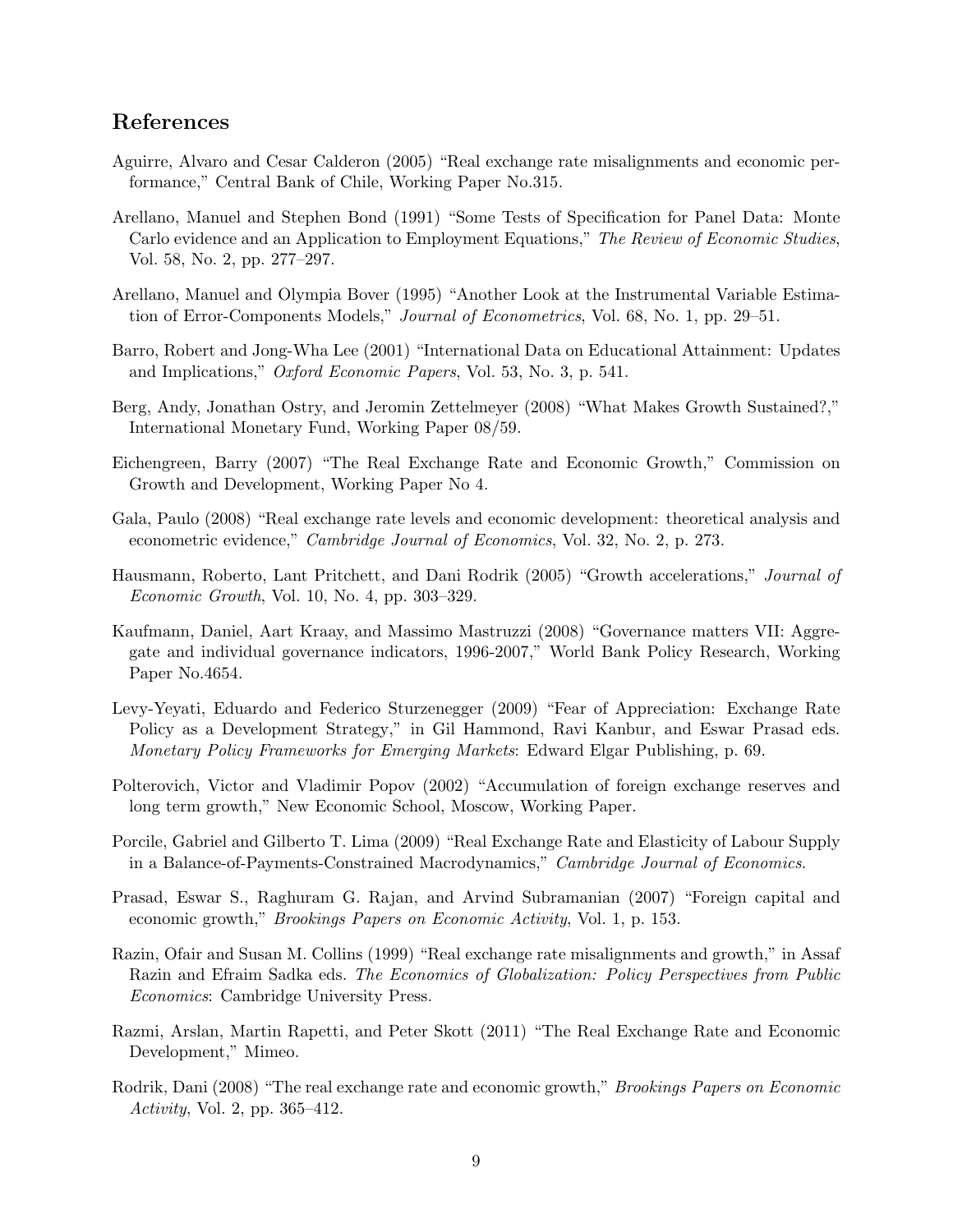| <b>NAME</b>                      | CODE                   | DEFINITION                                                                                                                                                                                                                                                          | SOURCE                      | COVERAGE  |
|----------------------------------|------------------------|---------------------------------------------------------------------------------------------------------------------------------------------------------------------------------------------------------------------------------------------------------------------|-----------------------------|-----------|
| capita growth<br>Real GDP per    | <b>GROWTH</b>          | $GROWTH = [ln(RGDPCH_t) - ln(RGDPCH_{t-1})]/5$                                                                                                                                                                                                                      | $\rm{calculus}$<br>Authors' | 1955-2004 |
| Real Exchange<br>Rate            | <b>RER</b>             | $RER = XRAT/PPP$                                                                                                                                                                                                                                                    | calculations<br>Authors'    | 1950-2004 |
| Real Exchange<br>Rate Volatility | RERVOL                 | Calculated as the coefficient of variation of RER within each 5-year period.                                                                                                                                                                                        | calculations<br>Authors'    | 1950-2004 |
| Average years of<br>Education    | TYR                    | Average years of education for the population aged 25 and<br>over                                                                                                                                                                                                   | Barro and Lee<br>(2001)     | 1960-1999 |
| Rule of Law Index                | <b>ROL</b>             | expert survey. It is measured in units ranging from about -2.5 to 2.5, with higher values corresponding to better governance<br>governance given by a large number of enterprise, citizen and<br>Index elaborated based on responses on the quality of<br>outcomes. | Kaufmann<br>et al. (2008)   | 1996-2004 |
| Real GDP per<br>capita           | <b>RGDPCH</b>          | Real GDP per capita in constant U.S. dollar in 2000. It is<br>obtained using a chain index                                                                                                                                                                          | PWT                         | 1950-2004 |
| Nominal Exchange<br>Rate         | XRAT                   | National currency units per U.S. dollar.                                                                                                                                                                                                                            | PWT                         | 1950-2004 |
| Degree of Openness               | OPENC                  | Exports plus Imports over GDP. All variables are expressed in current prices. Data are as share of GDP and divided by 100.                                                                                                                                          | PWT                         | 1950-2004 |
| Purchasing Power<br>Parity       | PPP                    | Number of national currency units required to buy goods<br>equivalent to what can be bought with one unit of U.S. It is<br>calculated over GDP                                                                                                                      | PWT                         | 1950-2004 |
| Gross Domestic<br>Savings        | DSGDP<br>$\vec{\circ}$ | as<br>consumption expenditure (total consumption). Data are<br>Gross domestic savings is calculated as GDP less final<br>share of GDP and divided by 100.                                                                                                           | NDI                         | 1960-2004 |
| Consumption<br>Government        | GOVGDP                 | It includes all government current expenditures for purchases<br>of goods and services. Data are as share of GDP and divided<br>by 100                                                                                                                              | <b>NDI</b>                  | 1960-2004 |
| Consumer Price<br>Index          | CPI                    | Consumer price index.                                                                                                                                                                                                                                               | NDI                         | 1960-2004 |
| External debt                    | DEBTGNI                | Total external debt stocks to gross national income. Data are<br>as share of GDP and divided by 100.                                                                                                                                                                | <b>NDI</b>                  | 1960-2004 |
| Terms of Trade                   | H                      | The terms of trade effect equals capacity to import less exports<br>of goods and services in constant prices. Data are in constant<br>local currency.                                                                                                               | NDI                         | 1960-2004 |

Table 1: Variables definition, sources and coverage Table 1: Variables definition, sources and coverage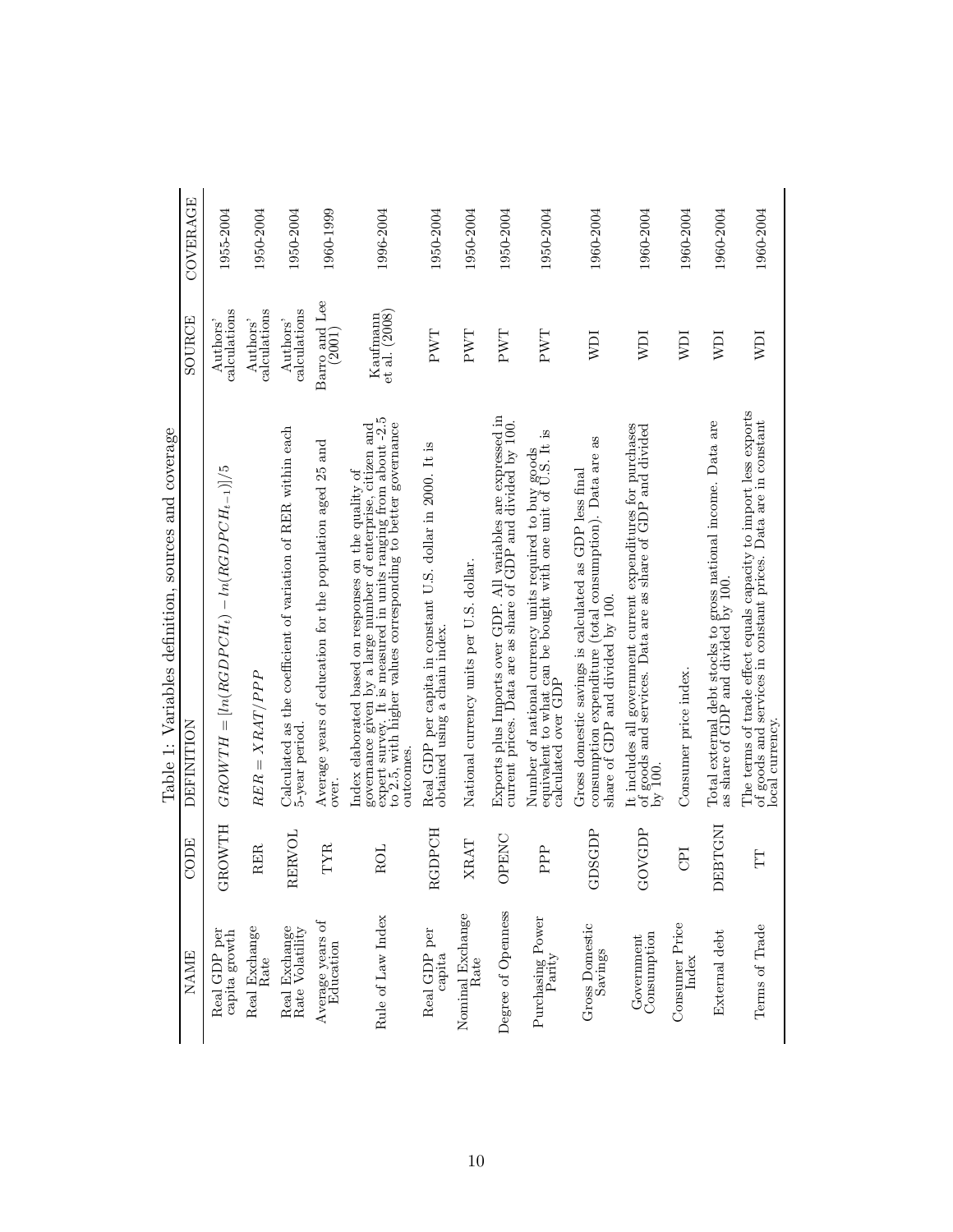| Dependent variable: GROWTH (GDP per capita growth) $^{a,b}$                                 |                         |                       |                         |                         |                       |                       |                          |                         |                         |
|---------------------------------------------------------------------------------------------|-------------------------|-----------------------|-------------------------|-------------------------|-----------------------|-----------------------|--------------------------|-------------------------|-------------------------|
|                                                                                             | Baseline                | ම                     | ම                       | ⊕                       | ම                     | ම                     | $\in$                    | ®                       | ම                       |
| ${\rm La}$ RGDPCH $_{t\text{-}1}$                                                           | $0.030***$<br>$(-6.57)$ | $0.047***$<br>(.8.90) | $0.051***$<br>$(-9.29)$ | $0.059***$<br>(.8.77)   | $0.038***$<br>(4.61)  | $0.100***$<br>(4.20)  | $0.032***$<br>(.6.92)    | $0.032***$<br>$(-6.93)$ | $0.032***$<br>(7.07)    |
| Ln UNDERVAL                                                                                 | $0.015***$<br>(4.44)    | $0.010***$<br>(2.72)  | $0.007**$<br>(2.12)     | $0.008**$<br>(1.97)     | (0.49)<br>0.003       | 0.025<br>(1.27)       | $0.086***$<br>(3.53)     | $0.409***$<br>(2.88)    | 3.179***<br>(3.39)      |
| Government Consumption<br>(share of GDP)                                                    |                         | (0.23)<br>0.011       | 0.010<br>(0.23)         | $0.091*$<br>(1.77)      | $0.119**$<br>(.2.15)  | $-0.155**$<br>(.2.00) |                          |                         |                         |
| $\text{Ln}(\text{CPI}_{t} / \text{CPI}_{t\text{-}1})$                                       |                         | $0.005***$            | $-0.004***$             | $0.005***$              | $-0.003**$            | $-0.013***$           |                          |                         |                         |
|                                                                                             |                         | $0.126***$<br>(4.21)  | $0.117***$<br>(4.04)    | $0.111***$<br>$(-5.12)$ | $0.103***$<br>(.2.24) | $0.103*$<br>(.2.65)   |                          |                         |                         |
| Gross Domestic Saving (Residuals)                                                           |                         | (5.76)                | (5.61)                  | (6.13)                  | (2.60)                | (1.89)                |                          |                         |                         |
| Openness                                                                                    |                         |                       | $0.025***$              | $0.022**$               | $0.020*$              | 0.009                 |                          |                         |                         |
| (Exports+Imports as share of GDP)                                                           |                         |                       | (3.16)                  | (2.46)                  | (1.75)                | $(-0.57)$             |                          |                         |                         |
| Ln (RER volatility)                                                                         |                         |                       | $0.003**$<br>(.2.21)    | $-0.003**$<br>(2.51)    | (0.002)               | 0.001<br>(0.31)       |                          |                         |                         |
| Average years of Education                                                                  |                         |                       |                         | $0.004**$<br>(2.13)     |                       |                       |                          |                         |                         |
| Ln Terms of Trade                                                                           |                         |                       |                         |                         | 0.002<br>(0.29)       |                       |                          |                         |                         |
| Rule of Law                                                                                 |                         |                       |                         |                         |                       | (0.15)                |                          |                         |                         |
| $\label{eq:GDPCH} \textsc{La (RGDPCH)} \textsc{xLa(UNDERVAL)}}$                             |                         |                       |                         |                         |                       |                       | $0.0088***$<br>$(-3.04)$ | $-0.088**$<br>$(-2.58)$ | $1.129***$<br>$(-3.26)$ |
| $\label{eq:3} (\mathrm{La}(\mathrm{RGPCH})^\wedge 2) \;\mathrm{sLn}(\mathrm{UNDERVAL})$     |                         |                       |                         |                         |                       |                       |                          | $0.0048**$<br>(2.35)    | $0.133***$<br>(3.16)    |
| $(Ln(RGDECH)\,^3) \,\, \text{sLn} (UNDERVAL$                                                |                         |                       |                         |                         |                       |                       |                          |                         | $-0.005***$<br>(.3.08)  |
| Time Dummies                                                                                | yes                     | yes                   | yes                     | yes                     | yes                   | yes                   | yes                      | yes                     | yes                     |
| Country Dummies                                                                             | yes                     | yes                   | yes                     | yes                     | yes                   | yes                   | yes                      | yes                     | yes                     |
| Adjusted R-squared                                                                          | 0.34                    | 0.52                  | 0.53                    | 0.58                    | 0.55                  | 0.69                  | 0.348                    | 0.351                   | 0.360                   |
| Number of countries                                                                         | 181                     | 155                   | 155                     | 98                      | 117                   | 151                   | 181                      | 181                     | 181                     |
| Observations                                                                                | 1303                    | 856                   | 853                     | 548                     | 451                   | 293                   | 1303                     | 1303                    | 1303                    |
| parentheses, *p<0.10, **p<0.05, ***p<0.01<br>$^{\rm a}$ Robust $t$ statistic are in         |                         |                       |                         |                         |                       |                       |                          |                         |                         |
| $^{\rm b}$ All regressions exclude observations for Iraq, Democratic Rep. of Korea and Laos |                         |                       |                         |                         |                       |                       |                          |                         |                         |

Table 2: Panel Regressions: All Countries, 1950-2004 Table 2: Panel Regressions: All Countries, 1950-2004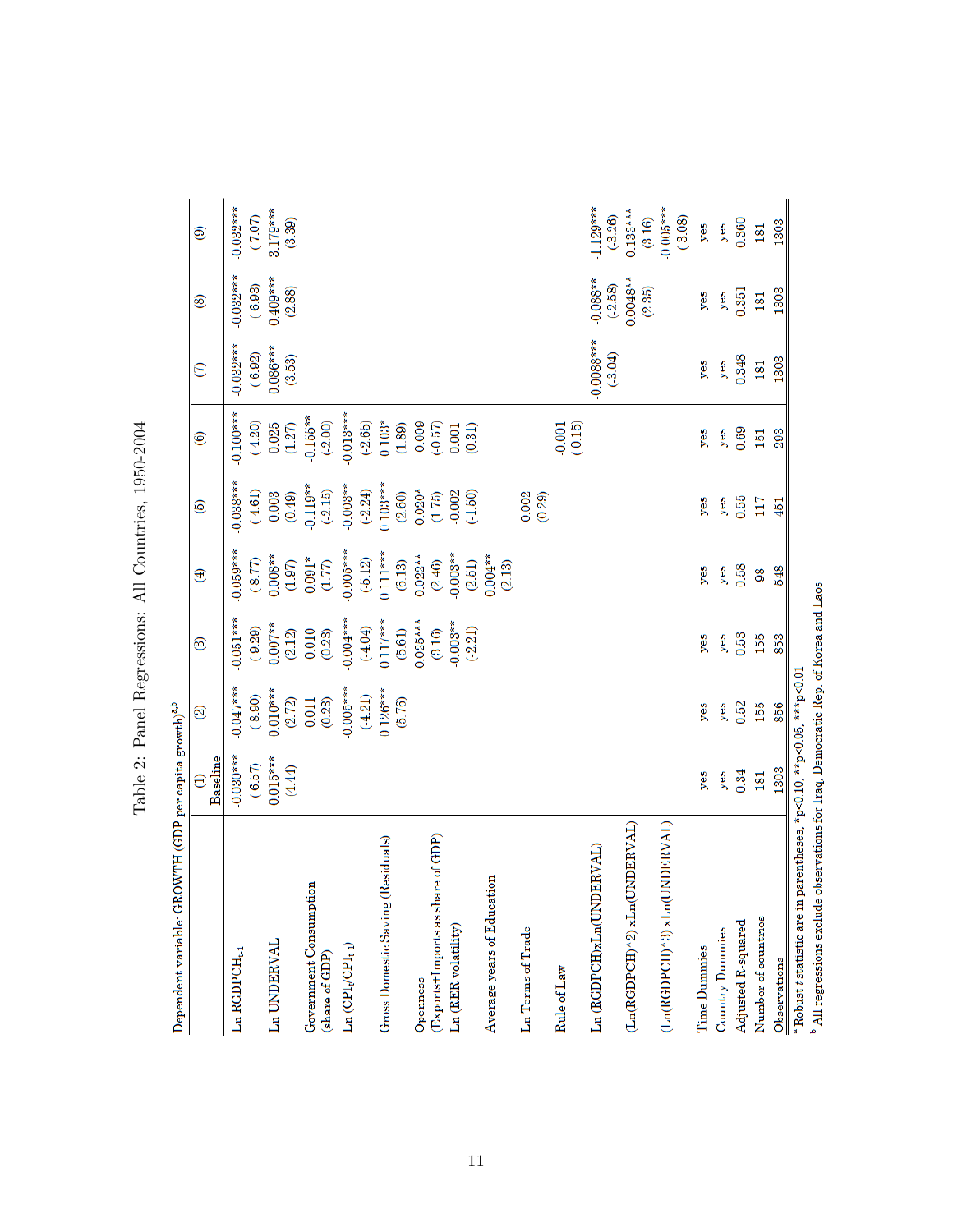| Dependent variable: GROWTH (GDP per capita growth) $^{a,b}$ |                 |                             |           |             |               |                   |               |            |                |                                                         |
|-------------------------------------------------------------|-----------------|-----------------------------|-----------|-------------|---------------|-------------------|---------------|------------|----------------|---------------------------------------------------------|
|                                                             | $\widehat{c}$   | $\circledcirc$              | ම්        | $\bigoplus$ | ම             | $\widehat{\circ}$ |               | <b>@</b>   | $\circledcirc$ | $\widehat{c}$                                           |
|                                                             |                 | RGDPCH RGDPCH RGDPCH RGDPCH |           |             | <b>RGDPCH</b> | RGDPCH            | RGDPCH RGDPCH |            | RGDPCH         | <b>URGDPCH</b>                                          |
|                                                             | < 2,500         | $<$ \$4,000                 | < \$6,000 | > \$6,000   | > 88,000      | > \$9,000         | > \$11,000    | > \$12,000 | > 15,000       | $-16,000$                                               |
| Ln RGDPCH <sub>1-1</sub>                                    | $-0.052$        | $-0.044$                    | $-0.039$  | $-0.054$    | $-0.059$      | 0.057             | $-0.065$      | $-0.067$   | $-0.073$       | 0.077                                                   |
| p-value)                                                    | (0.000)         | (0.000)                     | (0.000)   | (0.000)     | (0.000)       | (0.000)           | 0.000         | (0.000)    | (0.000)        | $\begin{array}{c} (0.000) \ 0.025 \ 0.153) \end{array}$ |
| Ln UNDERVAL                                                 | 0.035           | 0.030                       | 0.024     | 0.002       | 0.012         | 0.016             | 0.030         | 0.031      | 0.027          |                                                         |
| (p-value)                                                   | (0.000)         | (0.000)                     | (0.000)   | (0.812)     | (0.185)       | (0.091)           | (0.005)       | (0.009)    | (0.082)        |                                                         |
| <b>Time Dummies</b>                                         | yes             | yes                         | yes       | yes         | yes           | yes               | yes           | yes        | yes            | yes                                                     |
| Country Dummies                                             | yes             | yes                         | yes       | yes         | yes           | yes               | yes           | yes        | yes            | yes                                                     |
| Number of countries                                         | 80              | 108                         | 131       | 8           | 72            | 67                | 56            | 52         |                | 43                                                      |
| <b>Jbservations</b>                                         | $\frac{451}{2}$ | 624                         | 790       | 513         | 404           | 373               | 309           | 289        | 216            | 196                                                     |

Table 3: Panel Regressions: Groups of countries defined by different levels of GDP per capita, 1950-2004 Table 3: Panel Regressions: Groups of countries defined by different levels of GDP per capita, 1950-2004

 $\begin{tabular}{c|c|c} Observations & 451 & 452 & 624 & 790 & 513 & 404 & 3 \\ \hline * Robust p-values are in parentheses & 304 & 324 & 324 & 324 \\ * All regressions exclude observations for Iraq, Democratic Rep. of Korea and Laos & 314 & 324 & 324 & 324 \\ \hline \end{tabular}$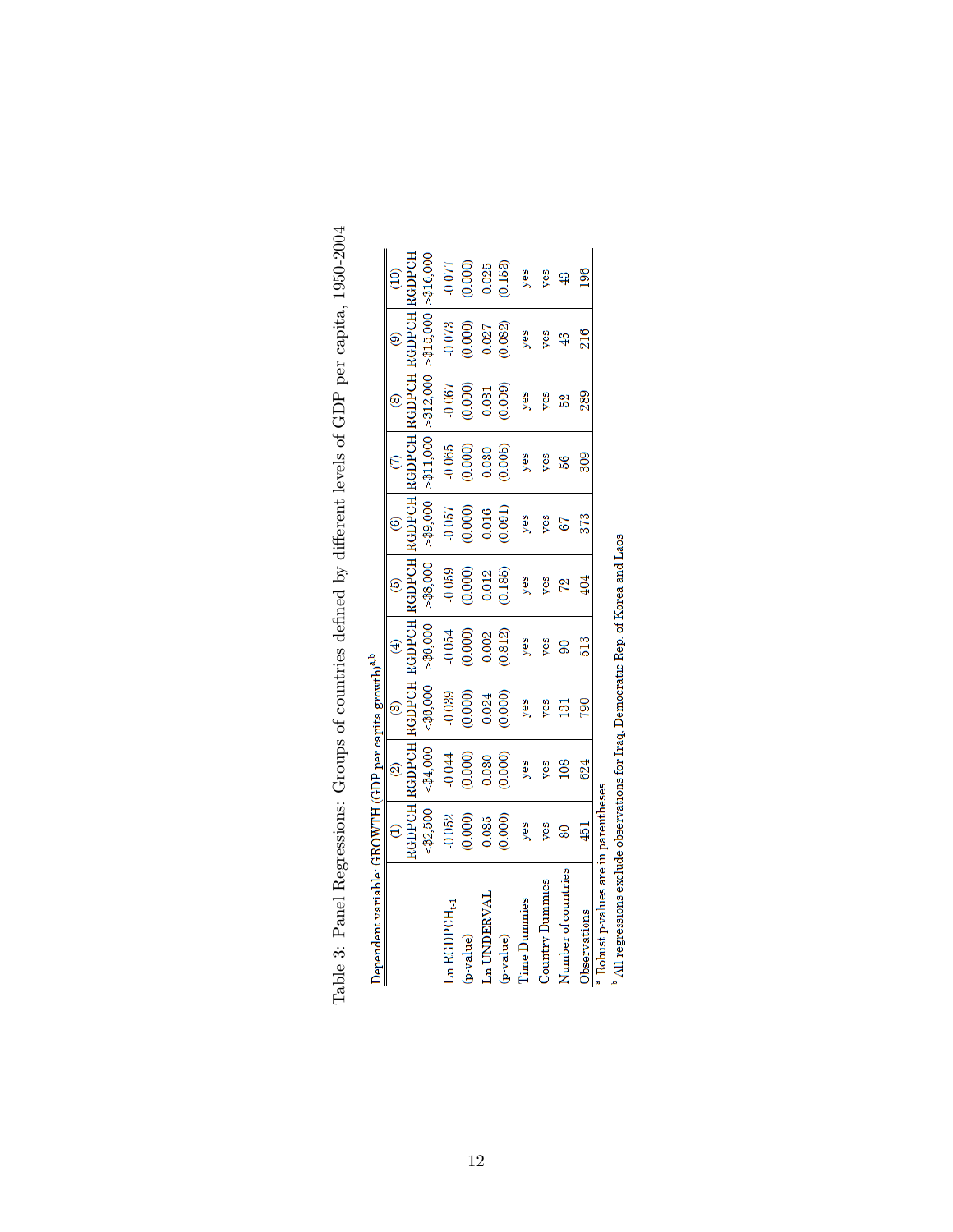| Dependent variable: GROWTH (GDP per capita growth) $^{a,b}$                                                       |                       |                         |                        |                       |                         |                         |                      |
|-------------------------------------------------------------------------------------------------------------------|-----------------------|-------------------------|------------------------|-----------------------|-------------------------|-------------------------|----------------------|
|                                                                                                                   | Baseline<br>€         | ම                       | ම                      | $\oplus$              | ම                       | 1950-1979<br>ම          | 1980-2004<br>S       |
| $Ln$ $RGDPCH$ $(t, 1)$                                                                                            | $-0.031***$<br>(6.20) | $0.054***$<br>(.8.08)   | $0.047***$<br>(.4.89)  | $0.068***$<br>(6.74)  | $0.114***$<br>$(-4.53)$ | $0.067***$<br>$(-5.68)$ | $0.060***$<br>(6.22) |
| Ln UNDERVAL                                                                                                       | $0.018***$<br>(4.60)  | $0.023***$<br>(4.46)    | $0.018***$<br>(2.60)   | $0.017***$<br>(2.62)  | (1.13)<br>0.022         | $0.030***$<br>(5.13)    | $0.013**$<br>(1.98)  |
| Government Consumption<br>(share of GDP)                                                                          |                       | $-0.064$<br>(.1.65)     | $0.088*$<br>$(-1.72)$  | 0.006<br>(0.11)       | $0.176**$<br>(.2.10)    |                         |                      |
| $\operatorname{Ln}\left(\operatorname{CPI}_{\mathfrak{l}}(\operatorname{CPI}_{\mathfrak{l}_1\mathfrak{l}}\right)$ |                       | $0.004***$<br>$(-3.58)$ | $0.002**$<br>$(-2.37)$ | $0.004***$<br>(.3.80) | $0.011**$<br>$(-2.01)$  |                         |                      |
| Gross Domestic Saving (Residuals)                                                                                 |                       | $0.118***$<br>(4.46)    | $0.082**$<br>(2.16)    | $0.144***$<br>(5.62)  | $0.160***$<br>(2.99)    |                         |                      |
| Openness                                                                                                          |                       | $0.017**$               |                        | 0.017                 | $-0.007$                |                         |                      |
| (Exports+Imports as share of GDP)                                                                                 |                       | (2.11)                  | $0.022*$<br>(1.92)     | $(1.61)$              | (0.40)                  |                         |                      |
| Ln (RER volatility)                                                                                               |                       | $0.003**$<br>(.2.24)    | $(-0.59)$<br>$-0.001$  | $-0.003$<br>$(-1.61)$ | $-0.002$<br>(.0.56)     |                         |                      |
| External Debt                                                                                                     |                       | $0.018***$              | $0.022**$              | $0.020**$             | 0.014                   |                         |                      |
| (share of GNI)                                                                                                    |                       | $(-3.15)$               | (.2.50)                | $(-2.28)$             | (0.99)                  |                         |                      |
| Ln Terms of Trade                                                                                                 |                       |                         | $(-0.13)$<br>0.001     |                       |                         |                         |                      |
| Average years of Education                                                                                        |                       |                         |                        | 0.001<br>$(-0.23)$    |                         |                         |                      |
| Rule of Law                                                                                                       |                       |                         |                        |                       | $-0.004$<br>$(-0.59)$   |                         |                      |
| <b>Time Dummies</b>                                                                                               | yes                   | yes                     | yes                    | yes                   | yes                     | yes                     | yes                  |
| Country Dummies                                                                                                   | yes                   | yes                     | yes                    | yes                   | yes                     | yes                     | yes                  |
| Adjusted R-squared                                                                                                | 0.32                  | 0.55                    | 0.58                   | 0.56                  | 0.72                    | 0.58                    | 0.40                 |
| Number of countries                                                                                               | 158                   | 112                     | 85                     | 86                    | 110                     | 128                     | 158                  |
| Observations                                                                                                      | 1077                  | 540                     | 332                    | 315                   | 213                     | 371                     | 706                  |
| $^{\rm a}$ Robust $t$ statistic are in parentheses, *p<0.10, **p<0.05, ***p<0.01                                  |                       |                         |                        |                       |                         |                         |                      |

Table 4: Panel Regressions: Developing countries (classification I), 1950-2004 Table 4: Panel Regressions: Developing countries (classification I), 1950-2004

 $^{\rm b}$  All regressions exclude observations for Iraq, Democratic Rep. of Korea and Laos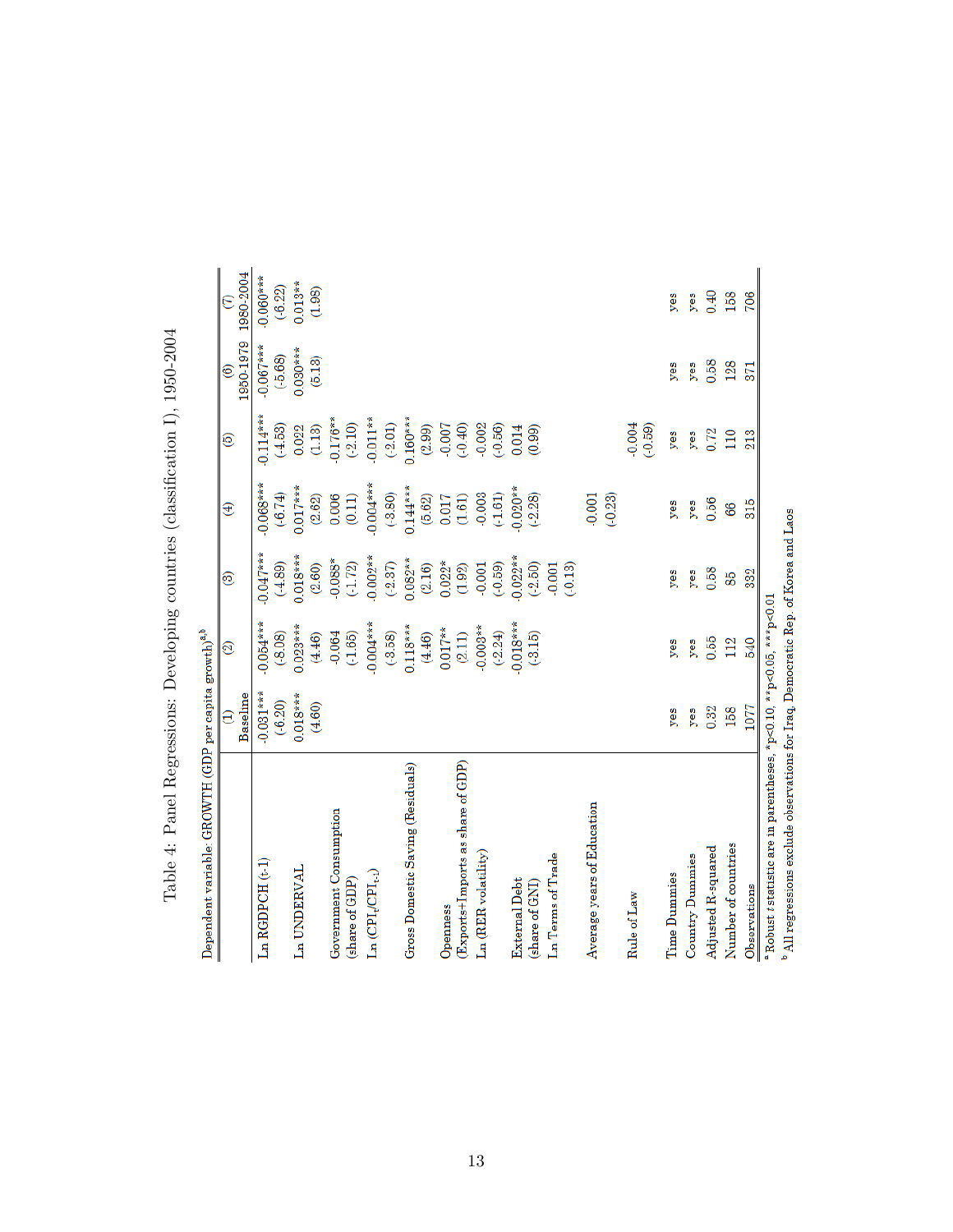| Dependent variable: GROWTH (GDP per capita growth) $^{a,b}$                             |                          |                          |                         |                          |                       |                        |                                                                   |                                   |                     |                                                                   |                             |                      |
|-----------------------------------------------------------------------------------------|--------------------------|--------------------------|-------------------------|--------------------------|-----------------------|------------------------|-------------------------------------------------------------------|-----------------------------------|---------------------|-------------------------------------------------------------------|-----------------------------|----------------------|
|                                                                                         | Baseline                 | $\widehat{\infty}$       | ම                       | ⊕                        | ම                     | ©                      | $\in$                                                             | ම                                 | ම                   | $\frac{1}{2}$                                                     | 1950-1979<br>$\overline{1}$ | 1980-2004<br>(12)    |
| $Ln$ RGDPCH $(t-1)$                                                                     | $-0.037***$<br>$(-5.38)$ | $-0.040***$<br>$(-6.08)$ | $0.037***$<br>$(-5.31)$ | $-0.048***$<br>$(-5.64)$ | $-0.041***$<br>(5.87) | $-0.049***$<br>(.6.84) | $-0.049***$<br>$(-6.75)$                                          | $-0.045***$<br>$(-3.68)$          | $-0.026$<br>(0.77)  |                                                                   | $-0.034***$<br>$(-3.05)$    | $0.025$<br>$(-1.00)$ |
| Ln UNDERVAL                                                                             | $0.017***$<br>(2.76)     | $0.012*$<br>(1.91)       | $0.016**$<br>(2.51)     | $0.017**$<br>(2.28)      | $0.014***$<br>(2.20)  | $0.019***$<br>(3.21)   | $0.017***$<br>(2.66)                                              | $0.017**$<br>$\left( 2.33\right)$ | $-0.012$<br>(.1.02) | $\begin{array}{c} 0.048 \\ (1.37) \\ 0.032 \\ (1.43) \end{array}$ | $0.018$<br>(1.64)           | (1.51)               |
| (Exports+Imports as share of GDP)<br>Openness                                           |                          | $0.038***$<br>(3.44)     |                         |                          |                       |                        |                                                                   |                                   |                     |                                                                   |                             |                      |
| Ln (RER volatility)                                                                     |                          |                          | (0.001)                 |                          |                       |                        |                                                                   |                                   |                     |                                                                   |                             |                      |
| Government Consumption<br>(share of GDP)                                                |                          |                          |                         | $-0.178***$<br>$(-2.63)$ |                       |                        | $\begin{array}{c} 0.001 \\ (0.72) \\ 0.056 \\ (1.06) \end{array}$ |                                   |                     |                                                                   |                             |                      |
| Average years of Education                                                              |                          |                          |                         |                          | (0.000)               |                        |                                                                   |                                   |                     |                                                                   |                             |                      |
| Gross Domestic Saving (Residuals)                                                       |                          |                          |                         |                          |                       | $0.142***$<br>(6.16)   | $0.136***$<br>(6.01)                                              |                                   |                     |                                                                   |                             |                      |
| $\operatorname{Ln}\left(\operatorname{CPI}_{t}(CH_{t\text{-}1})\right)$                 |                          |                          |                         |                          |                       |                        |                                                                   | (1500)                            |                     |                                                                   |                             |                      |
| Ln Terms of Trade                                                                       |                          |                          |                         |                          |                       |                        |                                                                   |                                   | $-0.032*$           |                                                                   |                             |                      |
| Rule of Law                                                                             |                          |                          |                         |                          |                       |                        |                                                                   |                                   |                     | $0.033***$<br>(3.97)                                              |                             |                      |
| <b>Time Dummies</b>                                                                     | yes                      | yes                      | yes                     | yes                      | yes                   | yes                    | yes                                                               | yes                               | yes                 | yes                                                               | yes                         | yes                  |
| <b>Country Dummies</b>                                                                  | yes                      | yes                      | yes                     | yes                      | yes                   | yes                    | yes                                                               | yes                               | yes                 | yes                                                               | yes                         | yes                  |
| Adjusted R-squared                                                                      | 0.55                     | 0.60                     | 0.55                    | 0.60                     | 0.64                  | 0.72                   | 0.72                                                              | 0.52                              | 0.27                | 0.80                                                              | 0.71                        | 0.25                 |
| Number of countries                                                                     | 23                       | 23                       | 23                      | 23                       | 22                    | 23                     | 23                                                                | 23                                | $\overline{18}$     | 23                                                                | 23                          | 23                   |
| Observations                                                                            | 226                      | 226                      | 223                     | 202                      | 194                   | 182                    | 179                                                               | 178                               | 86                  | $\frac{46}{5}$                                                    | $\Xi$                       | 115                  |
| <sup>a</sup> Robust <i>t</i> statistic are in parentheses, *p<0.10, **p<0.05, ***p<0.01 |                          |                          |                         |                          |                       |                        |                                                                   |                                   |                     |                                                                   |                             |                      |

Table 5: Panel Regressions: Developed countries (classification I), 1950-2004 Table 5: Panel Regressions: Developed countries (classification I), 1950-2004

 $^{\rm b}$  All regressions exclude observations for Iraq, Democratic Rep. of Korea and Laos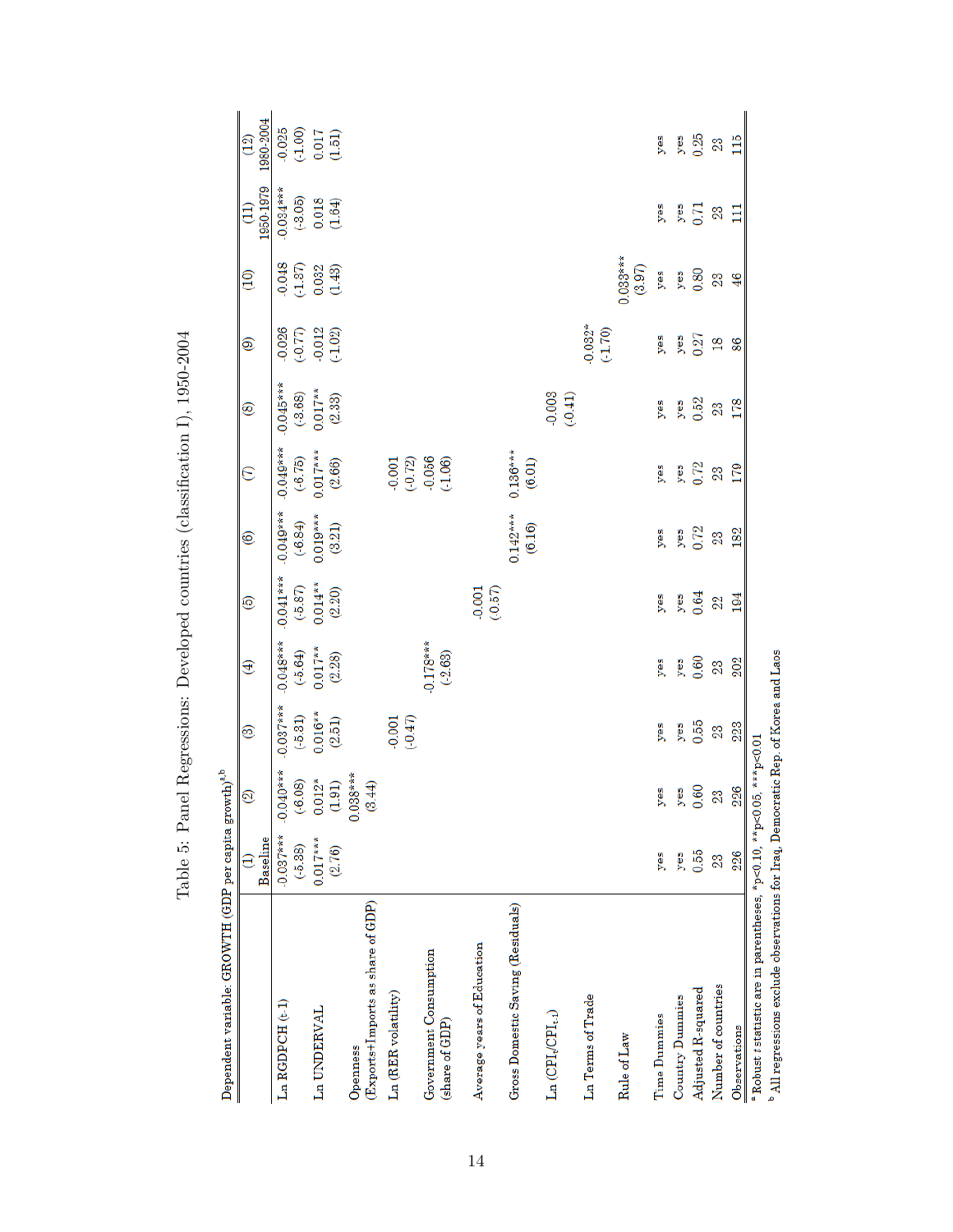| Dependent variable: GROWTH (GDP per capita growth) $^{a,b}$                             |                              |                              |                                                          |                       |                                                     |                           |                          |                                                    |                       |                                |
|-----------------------------------------------------------------------------------------|------------------------------|------------------------------|----------------------------------------------------------|-----------------------|-----------------------------------------------------|---------------------------|--------------------------|----------------------------------------------------|-----------------------|--------------------------------|
|                                                                                         |                              |                              | Developing countries (classification I)                  |                       |                                                     |                           |                          | $\rm Developed$ countries (classification $\rm I)$ |                       |                                |
|                                                                                         | $-1.0$<br>$\leq$ hUnd< $1.0$ | $-0.8 < h$ Und< $0.8$        | $0.6$ < $\text{ln}$ Und< $0.6$                           | D-GMM<br>$\oplus$     | <b>S-GMM</b><br>ම                                   | $-1.0$<br>clnUnd<1.0<br>ම | $-0.8 < h$ Und< $0.8$    | $-0.6$<br>$\text{ln}$ Und<0.6<br>@                 | <b>D-GMM</b><br>ම     | <b>S-GMM</b><br>$\overline{c}$ |
| $Ln$ $RGDPCH$ $(t-1)$                                                                   | $-0.057***$<br>(.8.67)       | $0.057***$<br>$(-8.35)$<br>9 | $0.056***$<br>(61.7)                                     | $0.108***$<br>(.8.84) | $0.047***$<br>$(-6.68)$                             | $-0.037***$<br>$(-5.38)$  | $-0.037***$<br>$(-5.15)$ | $-0.040***$<br>(.5.99)                             | $-0.091***$<br>(5.48) | $0.044***$<br>$(-6.15)$        |
| Ln UNDERVAL                                                                             | $0.023***$                   | $0.022***$                   | $0.016**$                                                | $0.022***$            | $0.025***$                                          | $0.017***$                | $0.011*$                 | $0.017***$                                         | $0.019*$              | $0.014***$                     |
|                                                                                         | (4.13)                       | (3.37)                       | (2.43)                                                   | (3.77)                | (5.07)                                              | (2.76)                    | (1.88)                   | (3.00)                                             | (1.92)                | (2.02)                         |
| Government Consumption                                                                  | $-0.058$                     | $-0.055$                     | $-0.067*$                                                | $-0.051$<br>$(-1.13)$ | $-0.069*$                                           |                           |                          |                                                    |                       |                                |
| (share of GDP)                                                                          | (.1.50)                      | (1.41)                       |                                                          |                       | (1.88)                                              |                           |                          |                                                    |                       |                                |
| $\rm Ln \left( CPI_t CPI_{t \cdot 1} \right)$                                           | $-0.003***$<br>(.3.24)       | $0.003***$<br>(.3.22)<br>Ģ   | $0.003***$<br>$(\textcolor{red}{\textbf{-3.17}})$        | $-0.002**$<br>(2.09)  | $0.003***$<br>(.3.30)                               |                           |                          |                                                    |                       |                                |
| Gross Domestic Saving (Residuals)                                                       | $0.129***$                   | $0.131***$                   | $0.126***$                                               | $0.110***$            | $0.092***$                                          |                           |                          |                                                    |                       |                                |
|                                                                                         | (5.23)                       | (5.10)                       |                                                          | (3.46)                | $(3.87)$                                            |                           |                          |                                                    |                       |                                |
| Openness                                                                                | $0.015*$                     | $0.015*$                     |                                                          | 0.011                 |                                                     |                           |                          |                                                    |                       |                                |
| (Exports+Imports as share of GDP)                                                       | (1.89)                       | (1.80)                       | $\begin{array}{c} (4.61) \\ 0.009 \\ (1.06) \end{array}$ | (0.68)                | $\begin{array}{c} 0.018^{**} \\ (1.97) \end{array}$ |                           |                          |                                                    |                       |                                |
| Ln (RER volatility)                                                                     | $-0.003**$                   | $-0.003*$                    | $-0.002$<br>$(1.05)$                                     | $-0.001$              | $\frac{0.002}{(1.38)}$                              |                           |                          |                                                    |                       |                                |
|                                                                                         | (.2.06)                      | (1.74)                       |                                                          | (1.24)                |                                                     |                           |                          |                                                    |                       |                                |
| <b>External Debt</b>                                                                    | $0.020***$                   | $-0.021***$                  | $0.021***$                                               | $0.019**$             | $0.023***$                                          |                           |                          |                                                    |                       |                                |
| (share of GNI)                                                                          | $(-3.52)$                    | (3.56)                       | (3.48)                                                   | (.2.48)               | (.3.87)                                             |                           |                          |                                                    |                       |                                |
| GROWTH (t-1)                                                                            |                              |                              |                                                          | 0.014                 | $0.026$<br>$(0.53)$                                 |                           |                          |                                                    | 0.080                 | $0.031***$                     |
|                                                                                         |                              |                              |                                                          | (.0.30)               |                                                     |                           |                          |                                                    | (1.07)                | (3.90)                         |
| <b>Time Dummies</b>                                                                     | yes                          | yes                          | yes                                                      | yes                   | yes                                                 | yes                       | yes                      | yes                                                | yes                   | yes                            |
| <b>Country Dummies</b>                                                                  | yes                          | yes                          | yes                                                      | ł                     |                                                     | yes                       | yes                      | yes                                                | $\bar{\phantom{a}}$   | ¥                              |
| Instrument Rank                                                                         |                              |                              |                                                          | 20                    | 47                                                  | ł                         | ï                        | ï                                                  | $\frac{8}{16}$        | $\frac{8}{18}$                 |
| J-statistic                                                                             |                              |                              | ï                                                        | 8.37                  | 36.51                                               | ¥                         | ł                        | ¥                                                  | 10.90                 | 10.58                          |
| Sargan test (p-value)                                                                   |                              |                              |                                                          | 0.14                  | 0.27                                                |                           |                          |                                                    | 0.14                  | 0.16                           |
| Adjusted R-squared                                                                      | 0.56                         | 0.55                         | 0.56                                                     | Ŷ,                    | ï                                                   | 0.55                      | 0.55                     | 0.64                                               | Ŷ,                    | í,                             |
| Number of countries                                                                     | 110                          | 109                          | 101                                                      | 95                    | 95                                                  | 23                        | 23                       | 23                                                 | 23                    | 110                            |
| Observations                                                                            | 527                          | $rac{515}{15}$               | 470                                                      | 405                   | 405                                                 | 226                       | 219                      | 190                                                | 180                   | 213                            |
| <sup>a</sup> Robust <i>t</i> statistic are in parentheses. *p<0.10. **p<0.05. ***p<0.01 |                              |                              |                                                          |                       |                                                     |                           |                          |                                                    |                       |                                |

Table 6: Panel Regressions: Robustness checks for outliers and endogeneity (classification I), 1950-2004 Table 6: Panel Regressions: Robustness checks for outliers and endogeneity (classification I), 1950-2004

x<br> $\sum_{i=1}^{n}$  and  $\sum_{i=1}^{n}$  are settled observations for Iraq, Democratic Rep. of Korea and Laos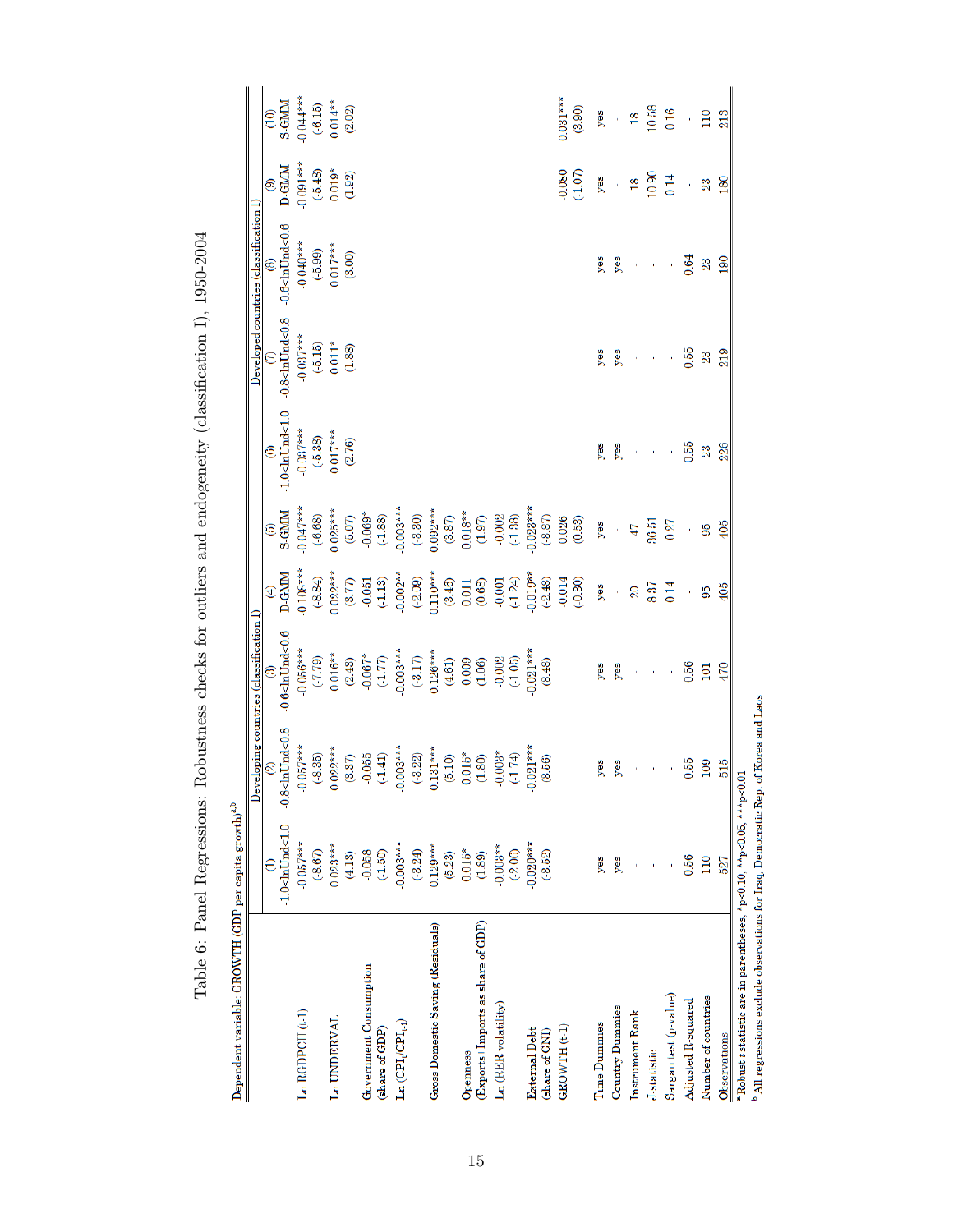| Dependent variable: GROWTH (GDP per capita growth) <sup>a,b</sup>                             |            |                                           |            |            |            |                                                                                                                           |                                |
|-----------------------------------------------------------------------------------------------|------------|-------------------------------------------|------------|------------|------------|---------------------------------------------------------------------------------------------------------------------------|--------------------------------|
|                                                                                               |            | Excluding countries with low quality data |            |            |            | -1 <lnund<1 -0.8<lnund<0.8<="" td=""><td><math>-0.6</math>&lt;<math>{\rm dnUnd}</math>&lt;<math>0.6</math></td></lnund<1> | $-0.6$ < ${\rm dnUnd}$ < $0.6$ |
|                                                                                               |            | S                                         | ම          | €          | ම          | $\widehat{\mathbf{e}}$                                                                                                    |                                |
| $\rm Ln$ RGDPCH <sub>t-1</sub>                                                                | $0.027***$ | $0.029***$                                | $0.028***$ | $0.028***$ | $0.032***$ | $0.033***$                                                                                                                | $0.036***$                     |
|                                                                                               | $(-6.85)$  | $(-7.28)$                                 | $(-7.15)$  | (.7.30)    | $(-7.00)$  | $(-7.13)$                                                                                                                 | $(-7.35)$                      |
| Ln UNDERVAL                                                                                   | $0.013***$ | $0.080***$                                | $0.359**$  | $3.914***$ | 1.365**    | 3.062**                                                                                                                   | $3.703**$                      |
|                                                                                               | (3.67)     | (3.14)                                    | (2.56)     | (4.65)     | (2.39)     | (2.16)                                                                                                                    | (2.39)                         |
| Ln (RGDPCH)xLn(UNDERVAL)                                                                      |            | $0.008***$                                | $0.076**$  | $1.397***$ | $0.828**$  | $1.075**$                                                                                                                 | 1.314**                        |
|                                                                                               |            | $(-2.75)$                                 | (.2.26)    | $(-4.46)$  | $(-2.27)$  | (.2.09)                                                                                                                   | $(-2.36)$                      |
| (Ln(RGDPCH)^2) xLn(UNDERVAL)                                                                  |            |                                           | $0.004**$  | $105***$   | $0.097**$  | $0.126**$                                                                                                                 | $0.155**$                      |
|                                                                                               |            |                                           | (2.03)     | (4.33)     | (2.19)     | (2.04)                                                                                                                    | (2.34)                         |
| (Ln(RGDPCH)^3) xLn(UNDERVAL                                                                   |            |                                           |            | $0.006***$ | $0.004**$  | $0.005**$                                                                                                                 | $0.006**$                      |
|                                                                                               |            |                                           |            | (4.22)     | $(-2.13)$  | (2.01)                                                                                                                    | $(-2.34)$                      |
| <b>Time Dummies</b>                                                                           | yes        | yes                                       | yes        | yes        | yes        | yes                                                                                                                       | yes                            |
| Country Dummies                                                                               | yes        | yes                                       | yes        | yes        | yes        | yes                                                                                                                       | yes                            |
| Adjusted R-squared                                                                            | 0.33       | 0.336                                     | 0.339      | 0.354      | 0.38       | 0.38                                                                                                                      | 0.41                           |
| Number of countries                                                                           | 130        | 130                                       | 130        | 130        | 179        | 177                                                                                                                       | 167                            |
| Observations                                                                                  | 1004       | 1004                                      | 1004       | 1004       | 1270       | 1229                                                                                                                      | 1125                           |
| $^{\circ}$ Robust $t$ statistic are in parentheses, *p<0.10, **p<0.05, ***p<0.01              |            |                                           |            |            |            |                                                                                                                           |                                |
| <sup>b</sup> All regressions exclude observations for Iraq, Democratic Rep. of Korea and Laos |            |                                           |            |            |            |                                                                                                                           |                                |

Table 7: Panel Regressions: Controlling for low quality data and outliers. All countries, 1950-2004 Table 7: Panel Regressions: Controlling for low quality data and outliers. All countries, 1950-2004